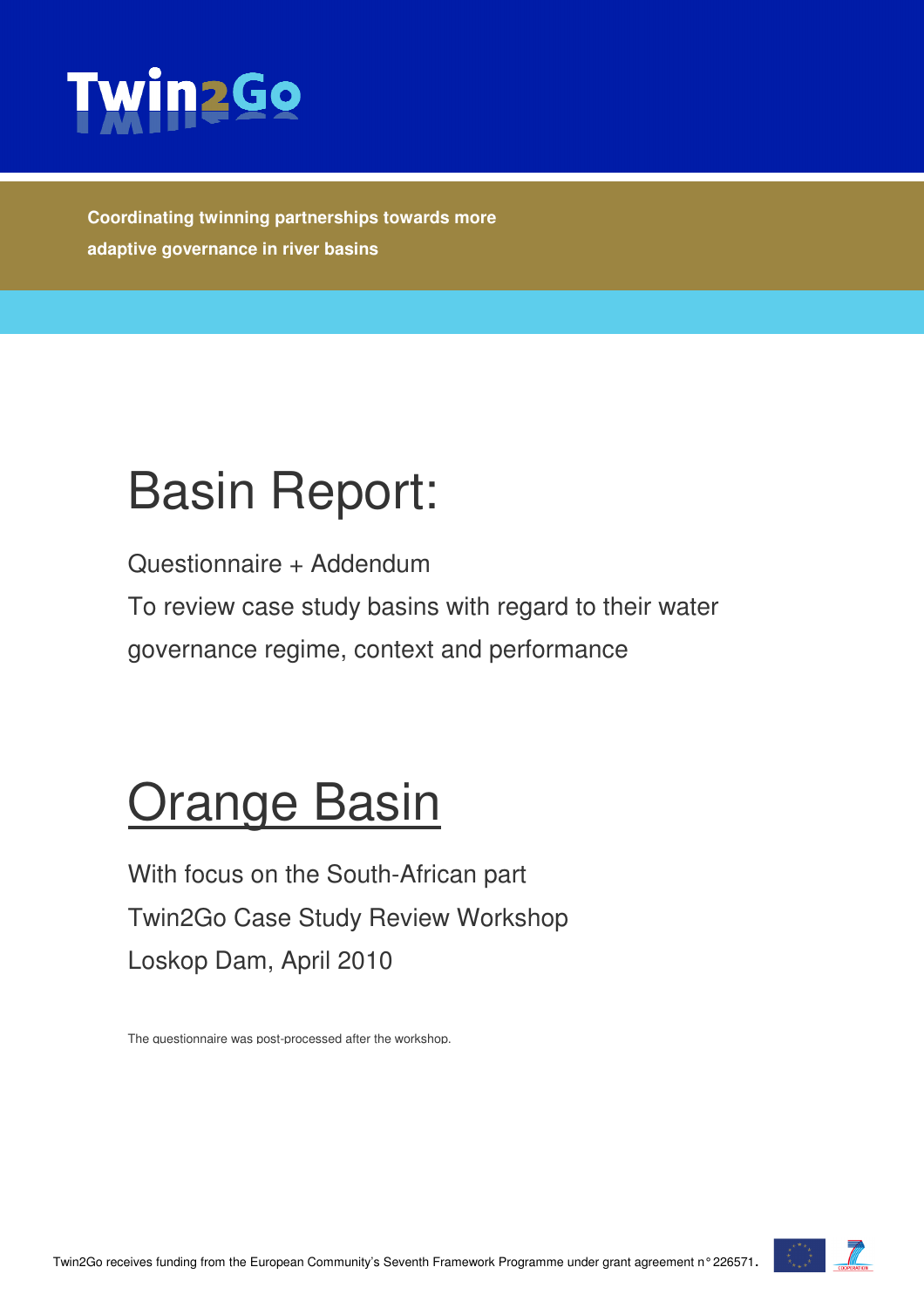

#### **About this questionnaire**

This questionnaire was developed within the scope of the Twin2Go project. It serves to record case study data about a river basin's water governance regime, its context and its performance. An explanation of the indicators, pre-defined scores and potential data sources is provided in the guidance on this questionnaire (Twin2Go, Guidance on the Questionnaire of the Twin2Go Case Study Review Workshops. 13/03/10).

Scores to each of the indicators are assigned according the suggested score scheme proposed in the guidance. In the case of numerical indicators like indices, the numerical values are added in brackets after the score, e.g. "B (0.178)" or "C (12,534)". For a better understanding of the recorded issue, additional information is added in the "comments" column.

If not specified differently, the indicators refer to the national part of the basin of interest, i.e. the South-African part of the Orange basin.

The questionnaire was sent to the invited experts prior to the Case Study Review Workshop in Loskop Dam, South-Africa (April 2010).

It was completed by the three case study experts who participated in the workshop. Missing scores were added in a subsequent email exchange. The draft results were evaluated by another case study expert (SH). In a few cases judgements differed. These differences were assessed by a second expert (EH). A final score **S** was then assigned by the Twin2Go partner CPW. All comments were included to preserve the discussion and diverging assessments.

Based on the preliminary synthesis results and discussion during the Twin2Go synthesis workshop (Stockholm, September 1-2 2010) an addendum was made with some additional parameters.

The resulting data will be post-processed and added to the Twin2Go database. Should you feel these scores do not reflect the situation of the basin accurately, or want to contest any of the information included, you may contact the project organisers. Contact information as well as additional information regarding the project and the results can be found on www.twin2go.eu.

Names of participating experts have been removed for confidentiality purposes.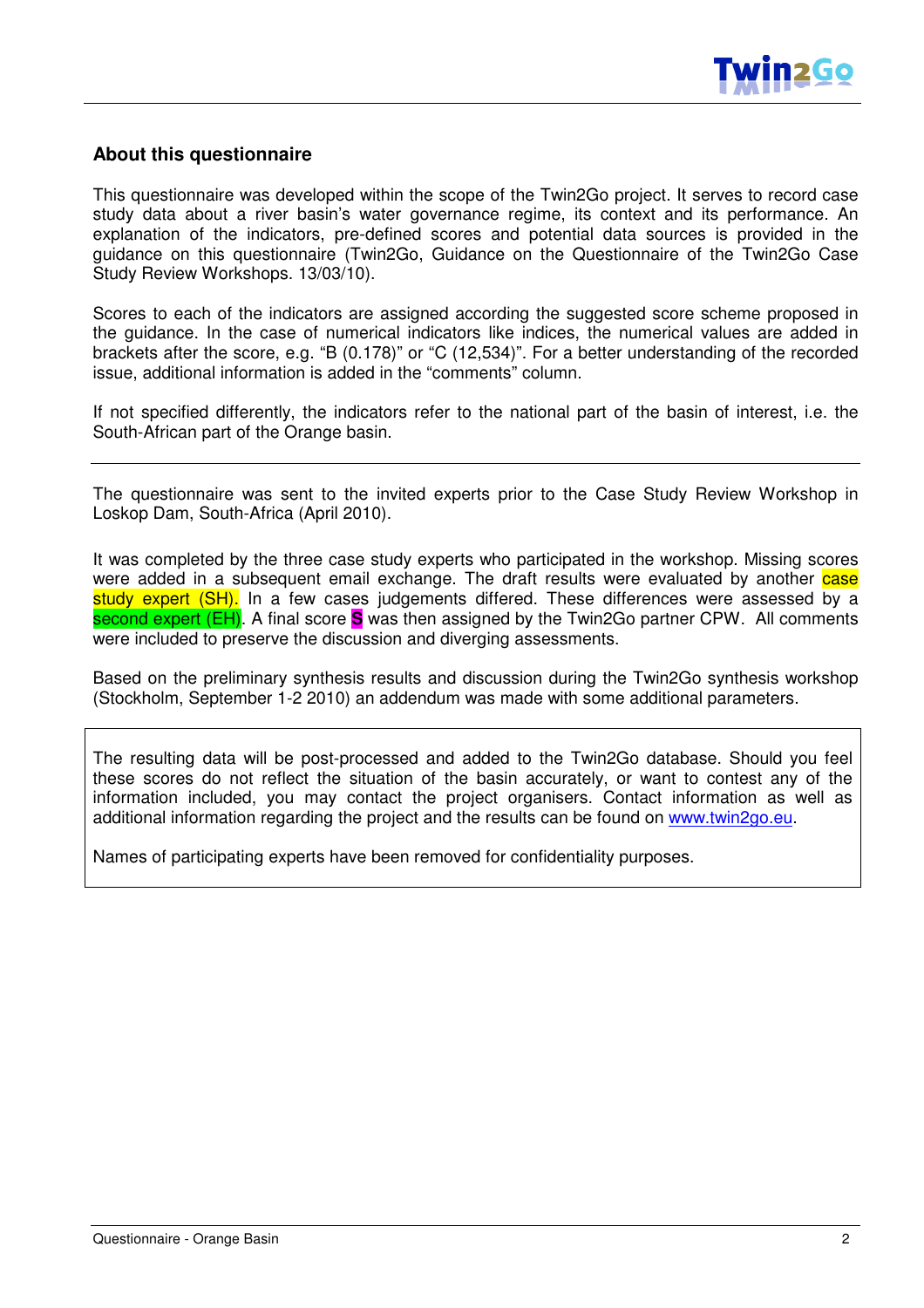

#### **Table of Contents**

| a) Water policy, institutional & legal framework (formal and informal)                                    | 4  |
|-----------------------------------------------------------------------------------------------------------|----|
| b) Formalisation of IWRM principles & Millennium Development Goals                                        | 6  |
| c) Decision making regarding uncertainties                                                                | 7  |
| II) Actor networks with emphasis on the role and interactions of state and non-state actors and           |    |
| a) Cooperation and coordination structures                                                                | 7  |
| b) Information sharing via formal rules, dependency relationships etc.                                    | 8  |
| III) Multi-level interactions across administrative boundaries and vertical integration across levels and |    |
| a) Centralisation                                                                                         | 8  |
|                                                                                                           |    |
|                                                                                                           |    |
| II) Good Governance Principles at the national level – legal basis at the national level 11               |    |
|                                                                                                           |    |
|                                                                                                           |    |
|                                                                                                           |    |
|                                                                                                           |    |
|                                                                                                           |    |
|                                                                                                           |    |
|                                                                                                           |    |
|                                                                                                           | 20 |
|                                                                                                           |    |
|                                                                                                           |    |
|                                                                                                           |    |
|                                                                                                           |    |
|                                                                                                           |    |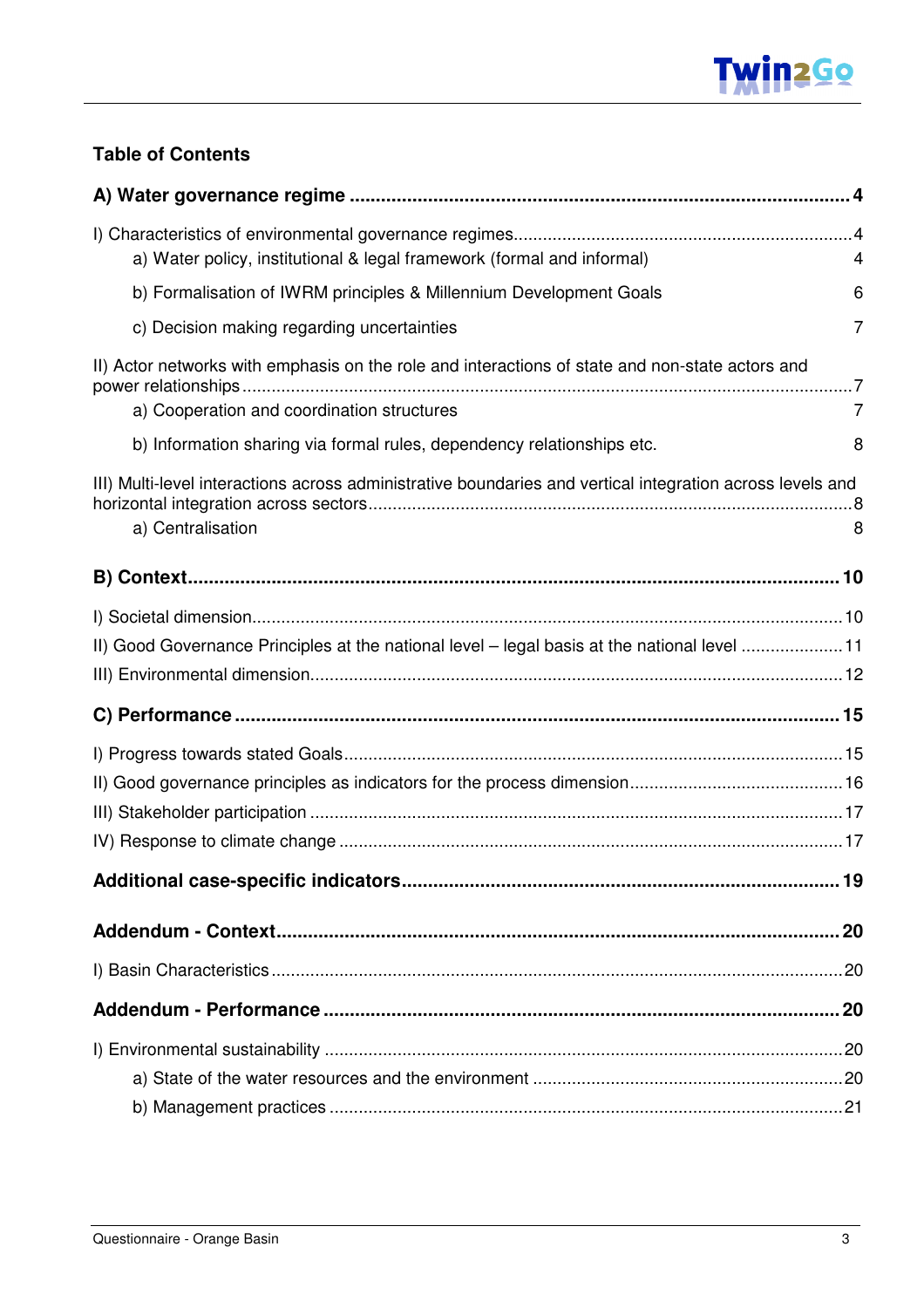

### **A) Water governance regime**

| No. | <b>Indicator</b>                                                                                      | <b>Score</b>                                     | <b>Comments</b>                                                                                                                                                                                                                                                                                                                                                                                                          |
|-----|-------------------------------------------------------------------------------------------------------|--------------------------------------------------|--------------------------------------------------------------------------------------------------------------------------------------------------------------------------------------------------------------------------------------------------------------------------------------------------------------------------------------------------------------------------------------------------------------------------|
|     | I) Characteristics of environmental governance regimes                                                |                                                  |                                                                                                                                                                                                                                                                                                                                                                                                                          |
|     | a) Water policy, institutional & legal framework (formal and informal)                                |                                                  |                                                                                                                                                                                                                                                                                                                                                                                                                          |
| 1.  | <b>Domestic water legislation</b><br>(laws, by-laws, etc.) in place?                                  | $A(-)$<br>$A(-)$<br>$\overline{\mathbf{B}}$<br>B | Water Services Act, 1997 (water supply, treatment, discharge, waste treatment,), fairly well<br>implemented<br>National Water Act, 1998 (river basin management), not fully implemented<br>Alternative suggestion (Sabine SH) due to lack of implementation of National Water Act<br>EH: Agree to SH: B                                                                                                                  |
| 2.  | <b>Domestic Water Law: Public</b><br>character of water and legal<br>status of water use rights       | A                                                |                                                                                                                                                                                                                                                                                                                                                                                                                          |
| 3.  | <b>Domestic Water Law: Explicit</b><br>recognition of traditional and<br>indigenous water uses        | $\overline{A}$                                   | the WRCS makes provisions for recogniziging any indigenous use, including sacred sites                                                                                                                                                                                                                                                                                                                                   |
| 4.  | <b>Domestic Water Law: On flow</b><br>availability, third party rights<br>and ecological requirements | $\overline{A}$<br>$A(-)$                         | the National Water Resources Strategy has the national water supply versus demand, revised<br>every 5 years<br>Sabine SH: This is only in written law, first revision should have been done last year (2009)<br>apparently even not started as yet.<br>EH: agree to SH $\rightarrow$ A -                                                                                                                                 |
| 5.  | Integration of domestic water<br>legislation                                                          | $A(-)$                                           | 2 main acts are implemented by a single department, and are fairly well integrated although certain<br>implementation problems persist<br>Sabine SH: Again my expert interviews show that a varity of ambiguities exist that have been<br>characterised as relatively problematic.<br>EH: My field research also suggests a lack of cooperation at all levels even though this lack is<br>acknowledged by water managers |
| 6.  | Multilevel structure of domestic<br>water legislation and<br>subsidiarity                             | A                                                | A from the design perspective, but implementation is lagging behind                                                                                                                                                                                                                                                                                                                                                      |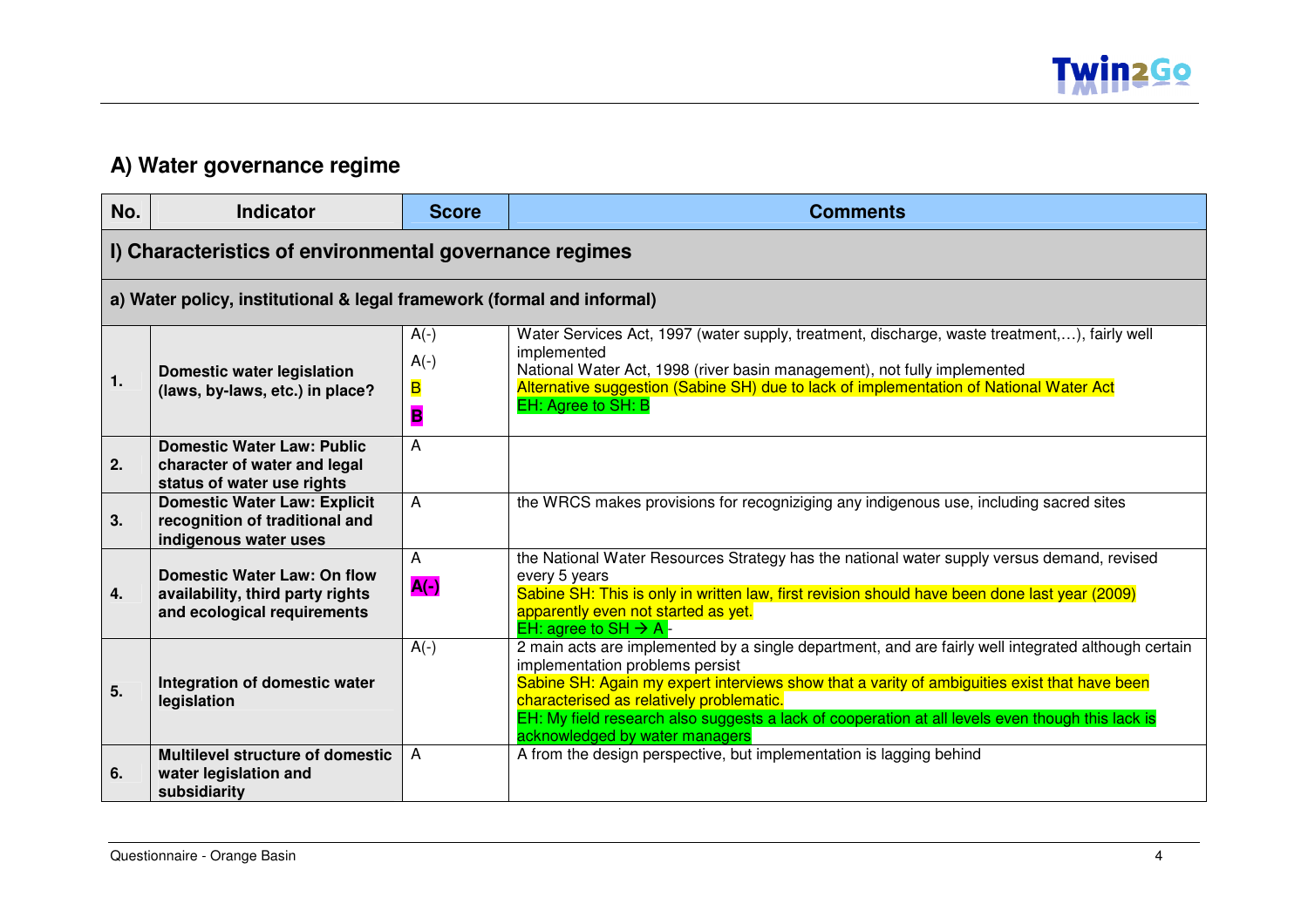

| No. | <b>Indicator</b>                                                                                                           | <b>Score</b>   | <b>Comments</b>                                                                                                                                                                                                                                                                                                                                                                                              |
|-----|----------------------------------------------------------------------------------------------------------------------------|----------------|--------------------------------------------------------------------------------------------------------------------------------------------------------------------------------------------------------------------------------------------------------------------------------------------------------------------------------------------------------------------------------------------------------------|
| 7.  | <b>Existence of formal domestic</b><br>administrative structure for<br>water governance                                    | $\overline{A}$ | Department of Water Affairs is autonomous                                                                                                                                                                                                                                                                                                                                                                    |
| 8.  | National basin organisation or<br>comparable arrangement                                                                   | $\mathsf C$    | currently in the planning phase, in other SA basins already implemented                                                                                                                                                                                                                                                                                                                                      |
| 9.  | <b>Formalised transboundary</b><br>coordination organisation                                                               | A              | <b>ORASECOM</b>                                                                                                                                                                                                                                                                                                                                                                                              |
| 10. | <b>Formal institution (legislation)</b><br>that prescribes the basin<br>management principle                               | $B+$           | subscribed at both national and supranational level, but not implemented at national level<br>Post-processing comment: The score was changed from "A/B" to "B+". As the basin principle has<br>not been fully implemented, a "B" is more justified than "A".                                                                                                                                                 |
| 11. | Water (basin) strategies,<br>programmes and plans                                                                          | $\overline{B}$ |                                                                                                                                                                                                                                                                                                                                                                                                              |
| 12. | <b>Financing mechanisms:</b><br>Degree of investment from<br>private sector/ public/ other<br>sources (e.g. international) | A              | well balanced -not donors- at the national level, predominantly donor-funded at the transboundary<br>level                                                                                                                                                                                                                                                                                                   |
| 13. | <b>Economic instruments</b><br>Is water for irrigation priced?                                                             | B              | real consumption not monitored in a volumetric way, pricing corresponds to assumption of<br>complete consumption of allocation, so use efficiency is not promoted > currently a revision is on<br>the way                                                                                                                                                                                                    |
| 14. | <b>Economic instruments</b><br>Is water for households priced<br>in urban areas?                                           | B              | good level of cost recovery from infrastructure perspective, but not environmental costs; system<br>caters for those that are not able to pay (6kiloliters per household per month are free - cross-<br>subsisdising applies)<br>Sabine SH: Experts have in clear majority stated that water pricing is by far from a good level of<br>cost recovery. funding is even not sufficient for simple maintanance. |
| 15. | <b>Economic instruments</b><br>Is water for industry priced?                                                               | B              | price paid by industry is grocely inadequate, especially for mining (reason: amount of revenue<br>generated is not commensurate with what is being paid for water, damage/environmental costs is<br>not reflected in the costs, especially in the abscence of the waste discharge charge system)                                                                                                             |
| 16. | Tradable permits related to<br>water abstraction/use                                                                       | $B(-)$         | although the law allows for it, the administrative system is not in place, putting it in place would<br>mean an additional burden; trading happens in a limited, informal way; this will become a function<br>of the CMAs                                                                                                                                                                                    |
| 17. | Polluter pays principle (related<br>to water)                                                                              | C              | it is allowed for in the legislation; a framework is under development, but<br>implementation/enforcement is still to come                                                                                                                                                                                                                                                                                   |
| 18. | <b>Environmental subsidies</b><br>(related to water)                                                                       | $\mathsf{C}$   |                                                                                                                                                                                                                                                                                                                                                                                                              |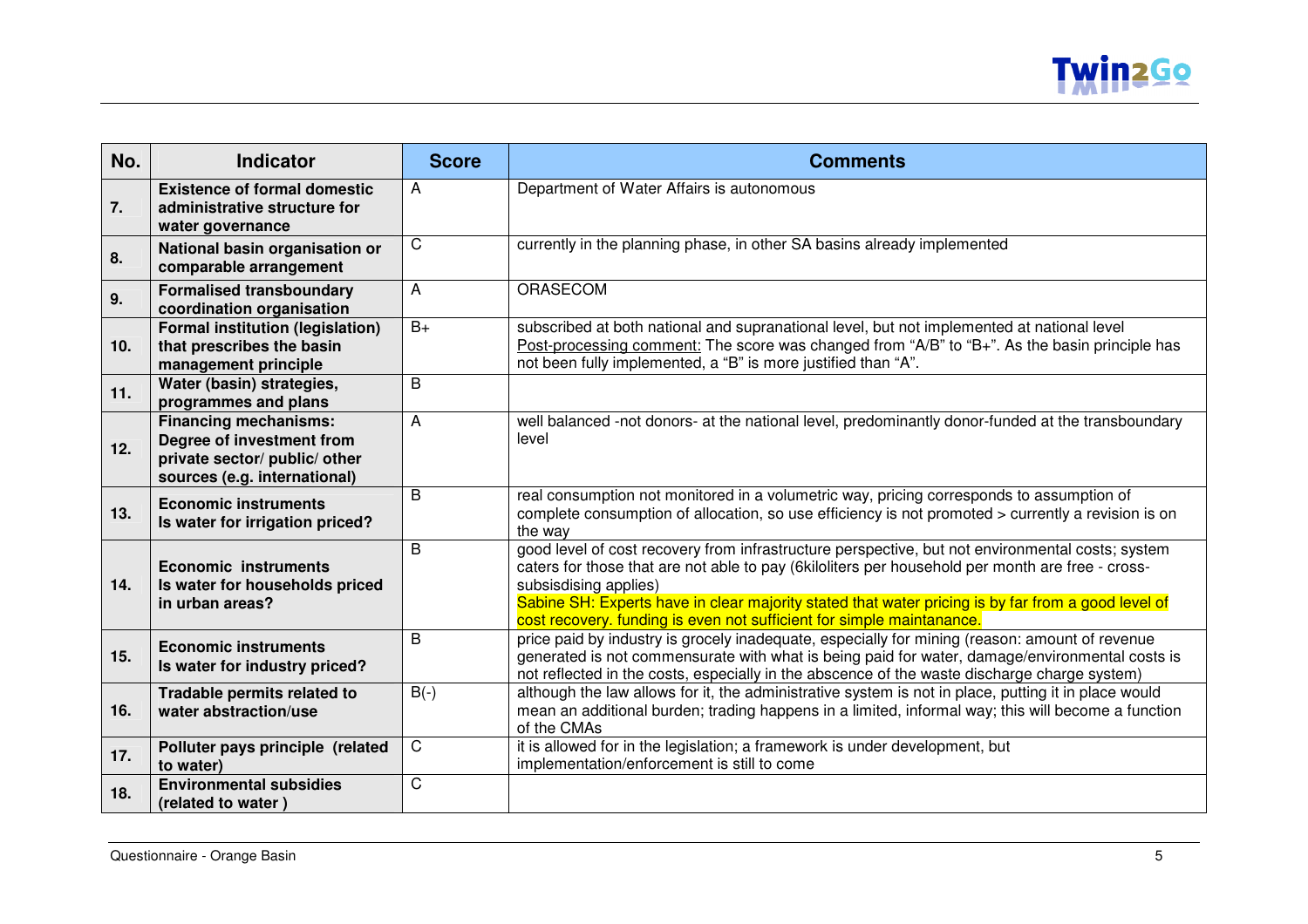

| No.                                                                | Indicator                                                                         | <b>Score</b> | <b>Comments</b>                                                                                                                                                                                                           |
|--------------------------------------------------------------------|-----------------------------------------------------------------------------------|--------------|---------------------------------------------------------------------------------------------------------------------------------------------------------------------------------------------------------------------------|
| 19.                                                                | <b>Payment for ecosystem</b><br>services (related to water)                       | A            | has been investigated; provisions are there; is going into the implementation stage                                                                                                                                       |
| 20.                                                                | Tradable permits (related to<br>water quality, maximum,<br>allowable loads etc.)  | $B(-)$       | although the law allows for it, the administrative system is not in place, putting it in place would<br>mean an additional burden; trading happens in a limited, informal way; this will become a function<br>of the CMAs |
| 21.                                                                | Environmental tax (related to<br>water)                                           | A            | water resource management charge; from all uses incl. Forestry sector; translates into the amount<br>of mitigating the effects of the use; new charge, only started in 2003 (?); among the main sources<br>of \$ for CMAs |
| 22.                                                                | Presence of substituting<br>informal institutions for<br>management of water      | A            | exceptions exist, but are not common* additional check; catchment management forums are not<br>considered as subsistuting, they are complementary although informal                                                       |
| 23.                                                                | <b>Presence of complementary</b><br>informal institutions for water<br>management | B            |                                                                                                                                                                                                                           |
| 23.a                                                               | Case-specific indicator(s)                                                        |              |                                                                                                                                                                                                                           |
| b) Formalisation of IWRM principles & Millennium Development Goals |                                                                                   |              |                                                                                                                                                                                                                           |

| 24.  | <b>Formalised IWRM principles</b>                                                                  | A                     |                                                                                                                                                                                                                                         |
|------|----------------------------------------------------------------------------------------------------|-----------------------|-----------------------------------------------------------------------------------------------------------------------------------------------------------------------------------------------------------------------------------------|
| 25.  | State of implementation of<br><b>IWRM</b> principles                                               | $C(+)$<br>в<br>$C(+)$ | Sabine SH: this question relates to no. 11 and hence, in my opinion should be rated as B.<br>EH: disagree: no 11 is merely about the existence of such plans not about their content (IWRM).<br>$C+$ (is then also consistent to no 26) |
| 26.  | <b>Capacity to implement IWRM</b>                                                                  | C                     | well deserved C; main problem is decentralization requires more human capacity - we don't have<br>the right people in terms of numbers and skills                                                                                       |
| 27.  | Is universal and non-<br>discriminatory access to safe<br>drinking water and sanitation a<br>goal? | A                     |                                                                                                                                                                                                                                         |
| 28.  | Integration of wetlands in<br><b>IWRM and IRBM*</b>                                                | A                     |                                                                                                                                                                                                                                         |
| 28.a | Case-specific indicator(s)                                                                         |                       |                                                                                                                                                                                                                                         |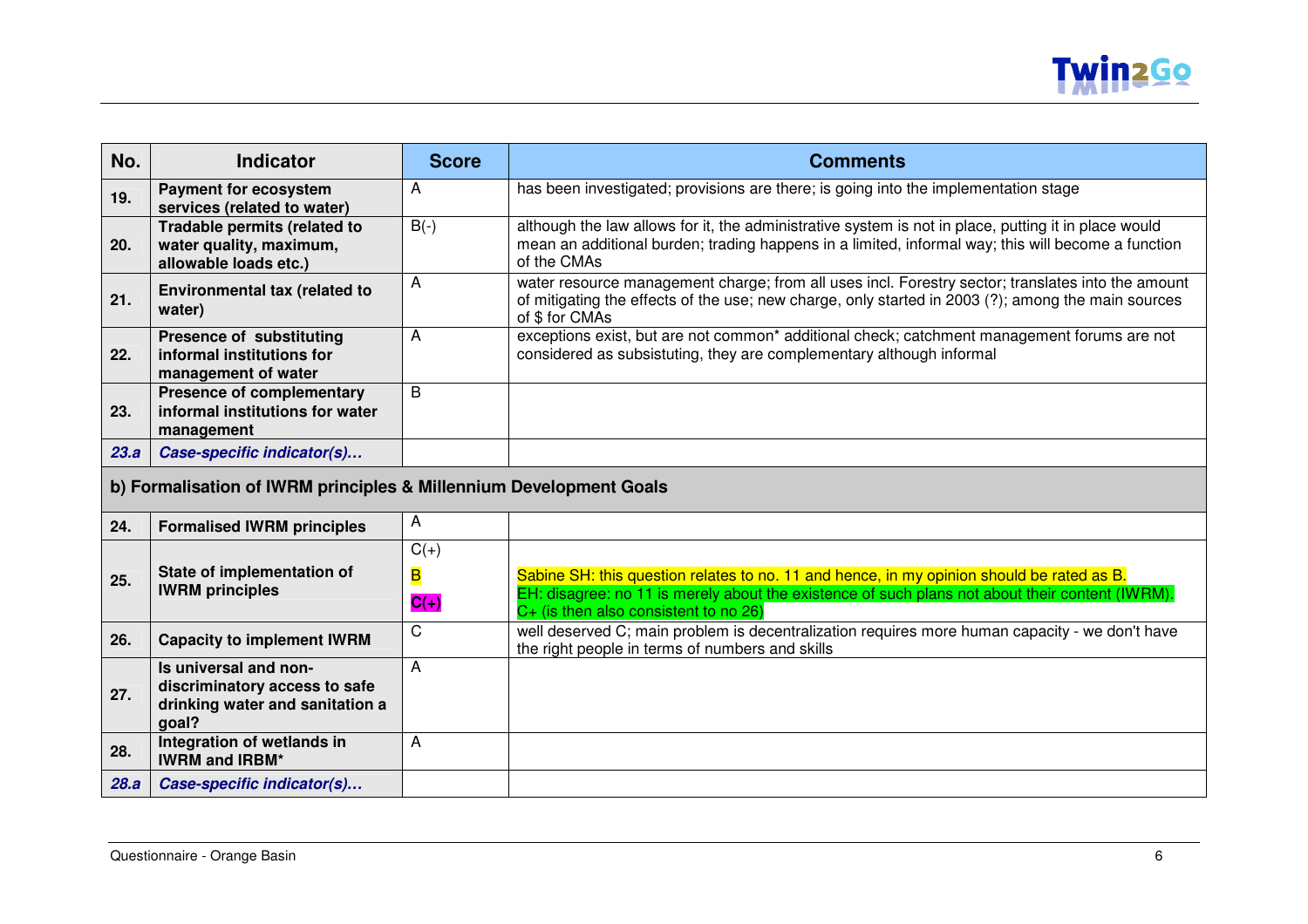

| No.                                                                                                                                                                         | <b>Indicator</b>                                                      | <b>Score</b>                | <b>Comments</b>                                                                                                                                                                                                                                                                                                                                                                                                          |
|-----------------------------------------------------------------------------------------------------------------------------------------------------------------------------|-----------------------------------------------------------------------|-----------------------------|--------------------------------------------------------------------------------------------------------------------------------------------------------------------------------------------------------------------------------------------------------------------------------------------------------------------------------------------------------------------------------------------------------------------------|
|                                                                                                                                                                             | c) Decision making regarding uncertainties                            |                             |                                                                                                                                                                                                                                                                                                                                                                                                                          |
| 29.                                                                                                                                                                         | <b>General practices for dealing</b><br>with uncertainties            | B<br>$B(-), C(+)$<br>$B(-)$ | Water planners often operate on worst case scenarios and use of climate projections has potential<br>to refine their plans.<br>Sabine SH: Most of the uncertainties are ignored, only very limited and mostly risk based<br>parameters used,<br>EH: agree with SH: my research also suggests that climate projections do not play a significant role<br>(however this is data from 2006 and might have changed recently) |
| 30.                                                                                                                                                                         | Dealing with uncertainties:<br><b>Reversible and flexible options</b> | B                           | from the policy/planning site it is a target (good review loop), but in practice more difficult; in case of<br>crises response however can be quite quickso it's somewhere in between                                                                                                                                                                                                                                    |
| 31.                                                                                                                                                                         | Dealing with uncertainties:<br><b>Safety margins</b>                  | A                           |                                                                                                                                                                                                                                                                                                                                                                                                                          |
| 32.                                                                                                                                                                         | Are scenarios used for decision<br>making?                            | B<br>$B(-), C(+)$<br>$B(-)$ | national scenarios (not water) exist, but do not result in strong concrete action on the ground<br>Sabine SH: scenarios are used in the context of the National Water Ressources Strategy which has<br>as alluded to under 4 - not been updated yet. Furthermore, the scenarios are rather questionnable<br>in my opinion.                                                                                               |
| 33.                                                                                                                                                                         | <b>Climate risks: Climate</b><br>variability and change               | B                           | current focus on climate variability, slow shift to incorporate also CC                                                                                                                                                                                                                                                                                                                                                  |
| 33.a                                                                                                                                                                        | Case-specific indicator(s)                                            |                             |                                                                                                                                                                                                                                                                                                                                                                                                                          |
| II) Actor networks with emphasis on the role and interactions of state and non-state actors and power relationships<br>$\cdot$ $\sim$<br>ويلمريسهم مرمالهم والمسموم امورماه |                                                                       |                             |                                                                                                                                                                                                                                                                                                                                                                                                                          |

#### **a) Cooperation and coordination structures**

| 34. | <b>Vertical coordination</b><br>(governmental) |         | coordination between regional and head offices frequently lacking                               |
|-----|------------------------------------------------|---------|-------------------------------------------------------------------------------------------------|
|     |                                                | $D (+)$ | Sabine SH: In my opinion and based on expert interviews $D(+)$                                  |
|     |                                                | $D(+)$  | EH: agree to SH                                                                                 |
| 35. | <b>Horizontal coordination</b>                 | $C(-)$  | tasks fairly well defined, limited degree of overlap, certain lack of coordination, a policy of |
|     | (governmental)                                 |         | cooperative governance exists (is in the constitution)                                          |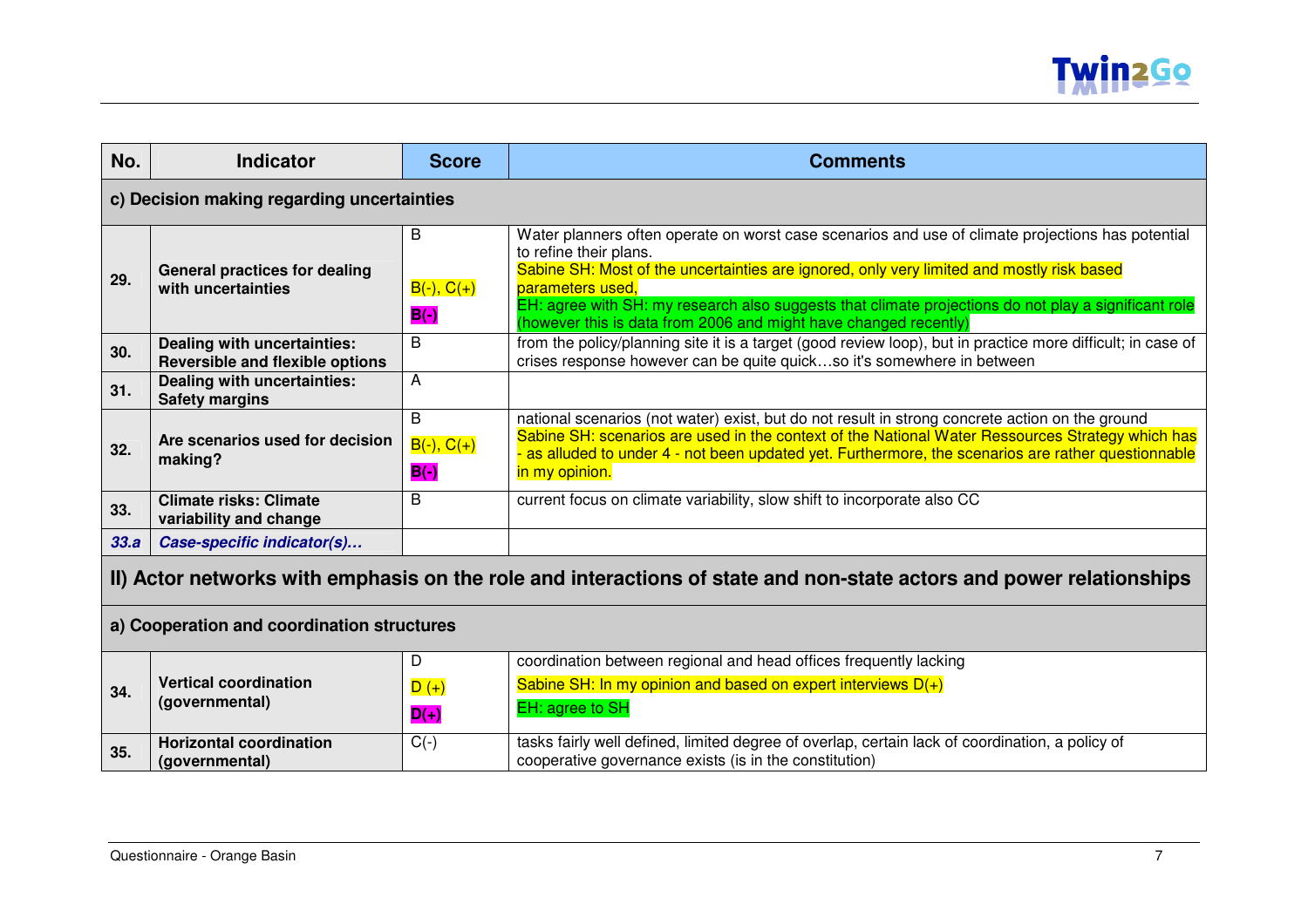

| No.  | <b>Indicator</b>                                                                                                                                   | <b>Score</b>                | <b>Comments</b>                                                                                                                                                                                                                                                                             |  |
|------|----------------------------------------------------------------------------------------------------------------------------------------------------|-----------------------------|---------------------------------------------------------------------------------------------------------------------------------------------------------------------------------------------------------------------------------------------------------------------------------------------|--|
| 36.  | Role of local governments                                                                                                                          | А<br>B<br>в                 | SabineSH: In my opinion B and based on expert interviews<br>EH: agree to SH                                                                                                                                                                                                                 |  |
| 36.a | Case-specific indicator(s)                                                                                                                         |                             |                                                                                                                                                                                                                                                                                             |  |
|      | b) Information sharing via formal rules, dependency relationships etc.                                                                             |                             |                                                                                                                                                                                                                                                                                             |  |
| 37.  | Kinds of knowledge included<br>=> Role of experts/ science,<br>local/traditional knowledge                                                         | B                           | mostly the technical information is taken into account<br>Sabine SH: local / traditional knowledge extremly seldomly taken in to account to what I have seen<br>and heard hence,                                                                                                            |  |
| 38.  | Access to information =><br>about expert knowledge and<br>management plans                                                                         | A<br>B<br>B                 | open to everyone free of cost<br>Sabine SH: access is very difficult and information not actively disseminated (again expert<br>interviews, my own experience and the example of Umgeni Water, which has a person employed<br>that specifically is dedicated to finden data and knowledge)  |  |
| 38.a | Case-specific indicator(s)                                                                                                                         |                             |                                                                                                                                                                                                                                                                                             |  |
|      | III) Multi-level interactions across administrative boundaries and vertical integration across levels and horizontal<br>integration across sectors |                             |                                                                                                                                                                                                                                                                                             |  |
|      | a) Centralisation                                                                                                                                  |                             |                                                                                                                                                                                                                                                                                             |  |
| 39.  | One level one actor?                                                                                                                               | A                           | in the SA setup there are disparities and very strong invested interests; the state is trying to perfect<br>the implementation of the law<br>EH: do not understand this rating. In my view DWA is a dominant actor at the national level, hence<br>the degree of centralisation (cf. no 40) |  |
| 40.  | Degree of centralisation                                                                                                                           | B<br>$B(-), C(+)$<br>$B(-)$ | Due to the above, there is considerable reluctance to devolve IWRM be it implementation or<br>decision making.<br>Sabine SH: The example of the CMA creation and implememtation process shows a strong<br>tendency towards centralisation.                                                  |  |
| 41.  | <b>Technical capacity and economies</b><br>of scale                                                                                                | A                           | serious consideration has been given to this; this could explain why there is slow development at<br>lower levels (because the lack of available tech human capacity is acknowledged)                                                                                                       |  |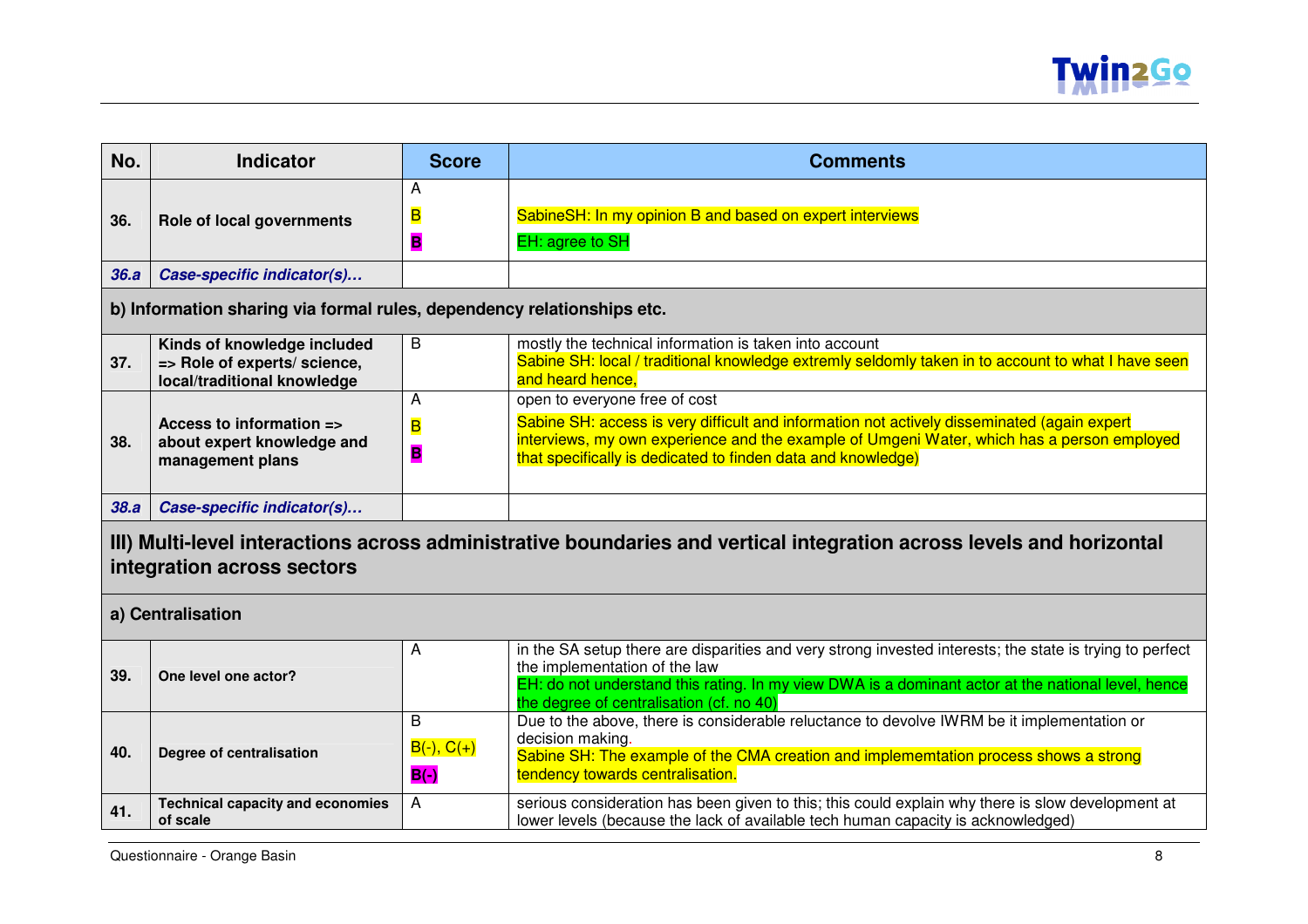

| No.  | <b>Indicator</b>                               | Score | <b>Comments</b>                                     |
|------|------------------------------------------------|-------|-----------------------------------------------------|
| 42.  | <b>Legal obligations and</b><br>responsibility | $A(-$ | well defined in law, but not well implemented (yet) |
| 42.a | Case-specific indicator(s)                     |       |                                                     |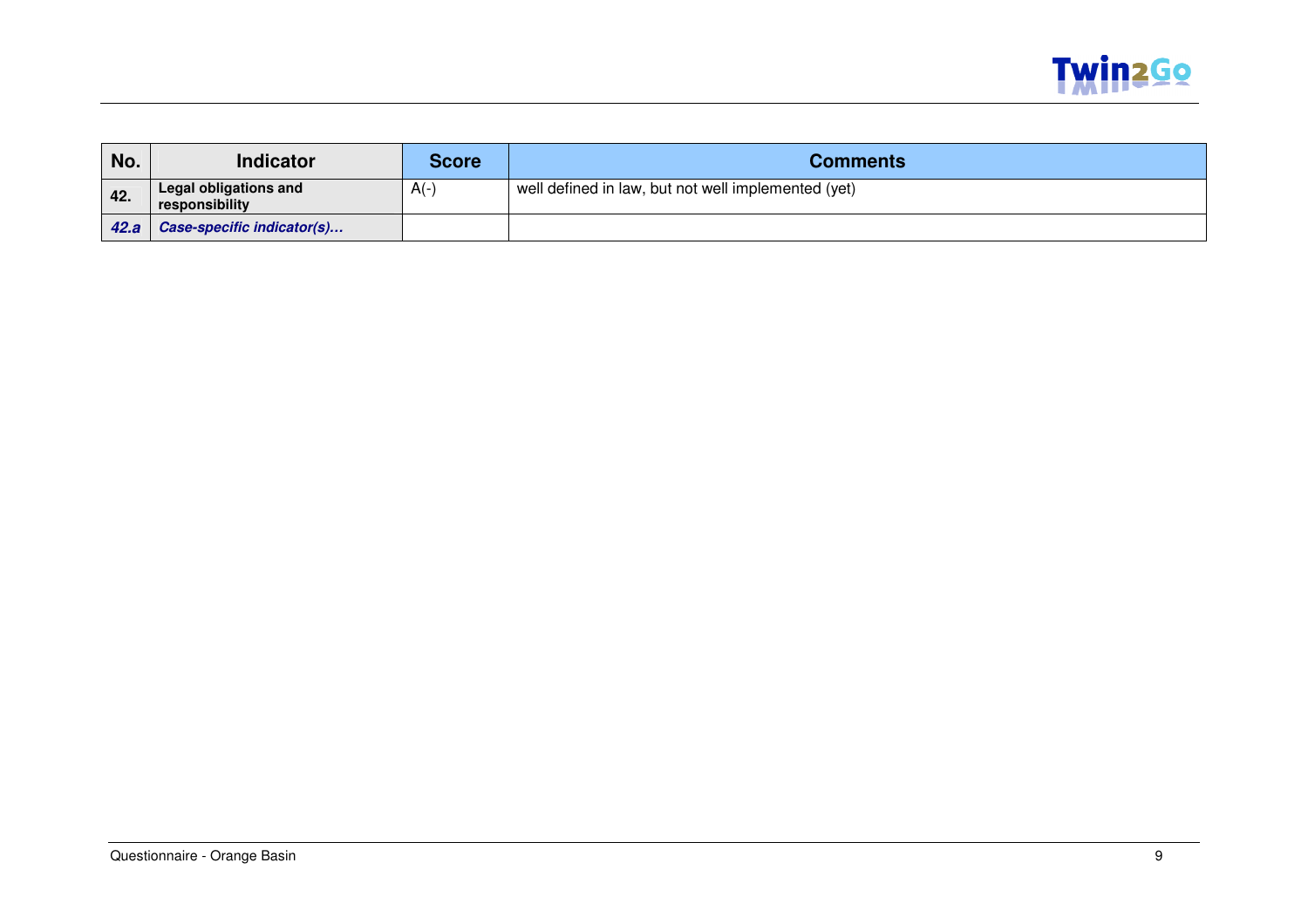

## **B) Context**

| No. | <b>Indicator</b>                      | <b>Score</b>      | <b>Comments</b>                                                                      |
|-----|---------------------------------------|-------------------|--------------------------------------------------------------------------------------|
|     | I) Societal dimension                 |                   |                                                                                      |
|     |                                       | ZA: 43.7%         | Source: United Nations Population Division (2008): World Urbanization Prospects: The |
|     | Proportion of the population          | LS: 76.7%         | 2007 Revision Population Database, http://esa.un.org/unup/                           |
| 43. | living in rural areas                 | NAM: 64.9%        | Values for 2005                                                                      |
|     |                                       | RB: 42.7%         |                                                                                      |
|     |                                       | ZA: C (0.683)     | Human Development Index                                                              |
|     |                                       | LS: C (0.514)     | Source: UNDP: Human Development Report, online at http://hdr.undp.org/en/statistics/ |
| 44. | State of societal development         | NAM: C (0.686)    | Values for 2007                                                                      |
|     |                                       | RB: C (0.694)     |                                                                                      |
|     | Social sustainability (Gini<br>Index) | ZA: D (57.8)      | Gini Index                                                                           |
|     |                                       | LS: D (52.5)      | Source: UNDP: Human Development Report 2009,                                         |
| 45. |                                       | NAM: E (74.3)     | http://hdr.undp.org/en/media/HDR 2009 EN Complete.pdf - Values were calculated       |
|     |                                       | RB: E (61.0)      | based on data by World Bank (2009d)                                                  |
|     |                                       | ZA: C (8,477 \$)  | GDP per capita (US-\$, PPP-corrected)                                                |
|     | Economic sustainability (e.g.         | LS: $D(1, 415 \$  | Source: World Bank, http://siteresources.worldbank.org/ICPINT/Resources/icp-final-   |
| 46. | GDP)                                  | NAM: D (4,547 \$) | tables.pdf                                                                           |
|     |                                       | RB: C (12,057 \$) | Values for 2005                                                                      |
|     |                                       | ZA: C (4.7)       | <b>Corruption Perception Index</b>                                                   |
|     | <b>Effectiveness of formal</b>        | LS: D(3.3)        | Source: Transparency International,                                                  |
| 47. | institutions                          | NAM: C (4.5)      | http://www.transparency.org/policy research/surveys indices/cpi/2009/cpi 2009 table  |
|     |                                       | RB: C (5.6)       | Values for 2009                                                                      |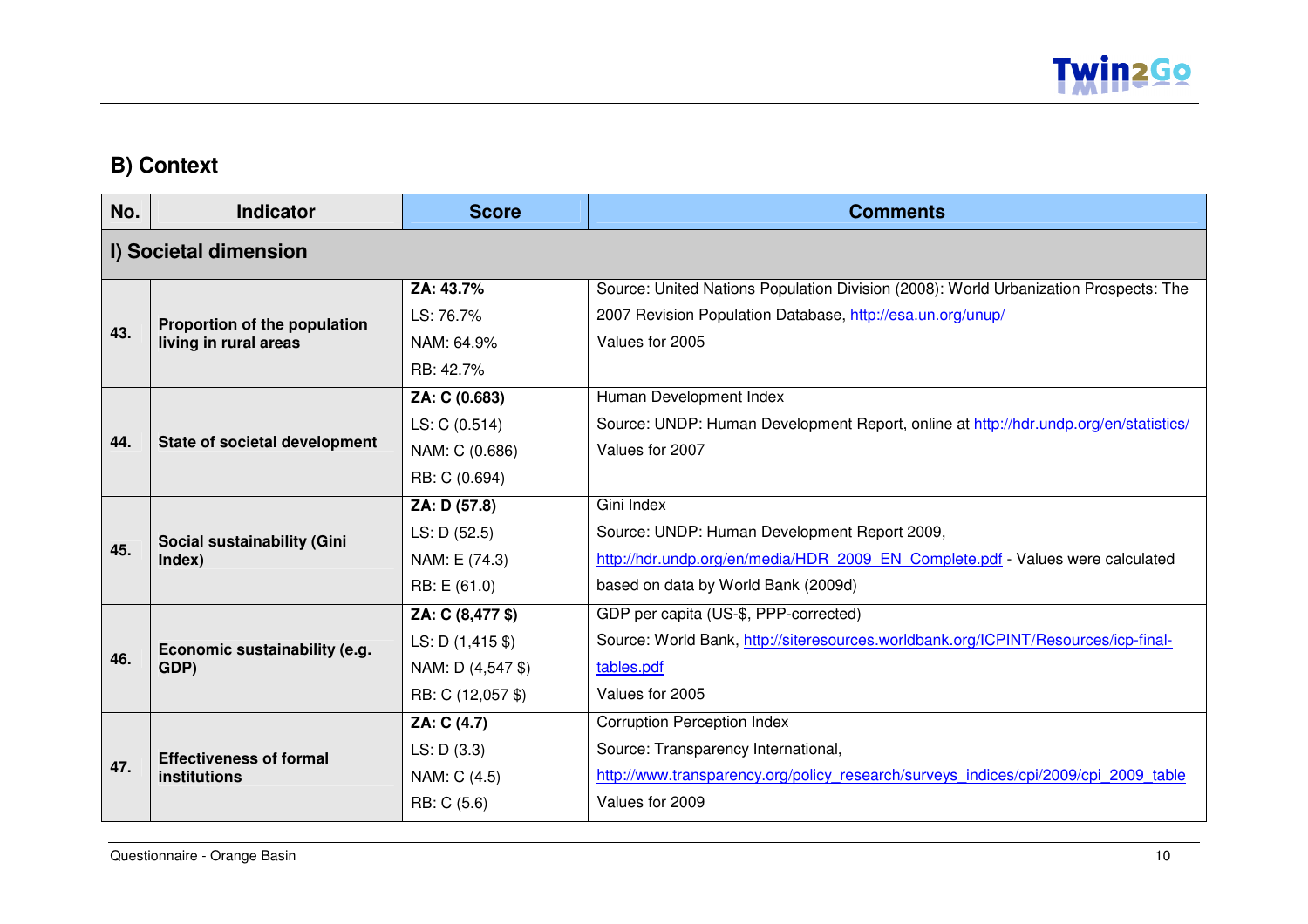

| No.  | <b>Indicator</b>                                                                         | <b>Score</b>        | <b>Comments</b>                                                                                                                                                                                                                                                                                                                                                      |  |  |
|------|------------------------------------------------------------------------------------------|---------------------|----------------------------------------------------------------------------------------------------------------------------------------------------------------------------------------------------------------------------------------------------------------------------------------------------------------------------------------------------------------------|--|--|
|      | <b>Trustworthiness of economic</b>                                                       | $ZA: B (A- to AA+)$ | Rating by the rating agency "Standards & Poor                                                                                                                                                                                                                                                                                                                        |  |  |
|      |                                                                                          | LS: n/a             | Source: The Guardian (article from 22.05.2009),                                                                                                                                                                                                                                                                                                                      |  |  |
| 48.  | institutional setting - degree of<br>risk for foreign direct                             | NAM: n/a            | http://www.guardian.co.uk/business/2009/may/22/recession-government-                                                                                                                                                                                                                                                                                                 |  |  |
|      | investment                                                                               | $RB: B(A- to AA+)$  | borrowing#zoomed-picture                                                                                                                                                                                                                                                                                                                                             |  |  |
|      |                                                                                          |                     |                                                                                                                                                                                                                                                                                                                                                                      |  |  |
|      |                                                                                          | ZA: A (8.50)        | Press Freedom Index                                                                                                                                                                                                                                                                                                                                                  |  |  |
|      | Presence of avenues of dissent                                                           | LS: C (27.50)       | Source: Reporters without Borders, http://www.rsf.org/en-classement1003-2009.html                                                                                                                                                                                                                                                                                    |  |  |
| 49.  | - press freedom, freedom of<br>speech                                                    | NAM: A (9.00)       | Values for 2009                                                                                                                                                                                                                                                                                                                                                      |  |  |
|      |                                                                                          | RB: C (15.50)       |                                                                                                                                                                                                                                                                                                                                                                      |  |  |
| 49.a | Case-specific indicator(s)                                                               |                     |                                                                                                                                                                                                                                                                                                                                                                      |  |  |
|      | II) Good Governance Principles at the national level - legal basis at the national level |                     |                                                                                                                                                                                                                                                                                                                                                                      |  |  |
|      | <b>Participatory regarding</b><br>decision making in the water<br>sector                 | A                   | Laws are in place and numerous guidelines on how to do it but there implementation is<br>not institutionalised albeit on a project level scale. The national Water resources<br>Strategy was the best consulted document where stakeholders inputs were dealt with in<br>a transparent way. Other initiatives exist which were also very good. It is not yet a norm. |  |  |
| 50.  |                                                                                          |                     | Sabine SH: Again the law is very good but implementation lacking.                                                                                                                                                                                                                                                                                                    |  |  |
|      |                                                                                          | $A(-)$              | EH: agree to SH: A-                                                                                                                                                                                                                                                                                                                                                  |  |  |
|      |                                                                                          | $A(-)$              |                                                                                                                                                                                                                                                                                                                                                                      |  |  |
| 51.  | Transparency regarding water<br>allocation                                               | A                   | There is a law on Access to Information law. Water Allocation is a highly political issue<br>is still very centralised. Even regional offices do not allocate water leave alone any other<br>institution. The right formula for how to do it is not there and maybe this is why it is not<br>happening.                                                              |  |  |
|      |                                                                                          | B                   | Sabine SH: Some of my experts had stories on clearly vested interest of water<br>allocation. (comment CPW – this relates more to performance and not legal provision).                                                                                                                                                                                               |  |  |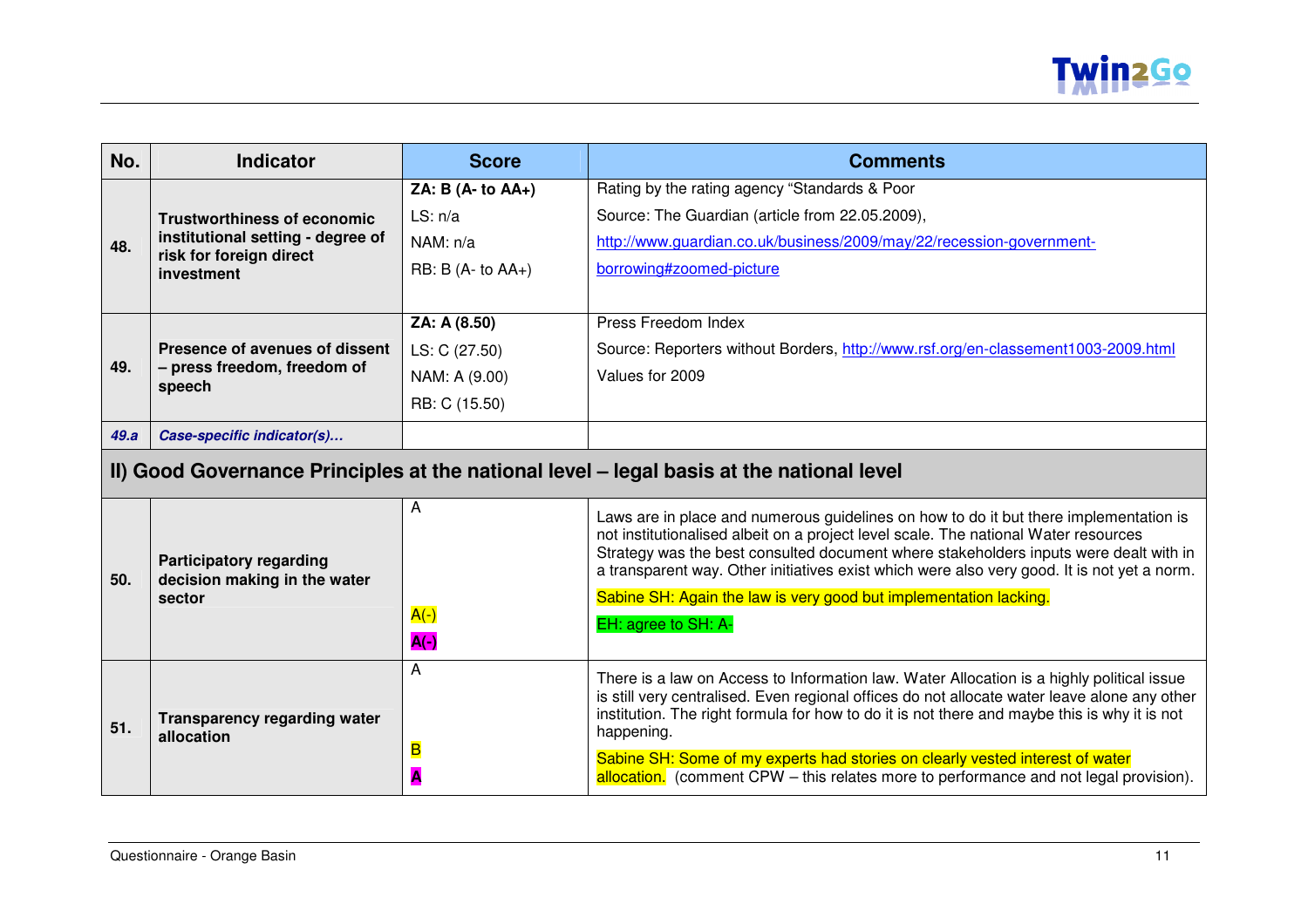

| No.  | <b>Indicator</b>                                                                        | <b>Score</b>            | <b>Comments</b>                                                                                                                                                                                                                                                                                                                                                                                                                                                                  |
|------|-----------------------------------------------------------------------------------------|-------------------------|----------------------------------------------------------------------------------------------------------------------------------------------------------------------------------------------------------------------------------------------------------------------------------------------------------------------------------------------------------------------------------------------------------------------------------------------------------------------------------|
| 52.  | <b>Effectiveness and efficiency</b><br>regarding decision making in<br>the water sector | $B -$                   | All regulations, controls and supporting laws are in place. They are just not enforced.                                                                                                                                                                                                                                                                                                                                                                                          |
| 53.  | <b>Equitable and inclusive</b>                                                          | $C+$                    | Equity is not defined only through water pricing and the rights of access. The role of the<br>state in making equity happen in the South African example should be very important;<br>water allocation reform requires compensation, land reform requires buying expensive<br>land, etc The score is because we have we have the Pricing strategy and the<br>guaranteed access and very good policies and partly implementation on gender equity.<br>Sabine SH - without comment |
|      |                                                                                         |                         | EH: do not understand the explanation for $C_{+}$ ; Agree with SH                                                                                                                                                                                                                                                                                                                                                                                                                |
|      |                                                                                         | B                       | Maybe more implicit rather than explicit (Chris can elaborate)                                                                                                                                                                                                                                                                                                                                                                                                                   |
| 54.  | Predictability - with regard to<br><b>IWRM and climate change</b>                       | $\overline{\mathsf{A}}$ | Sabine SH - without comment                                                                                                                                                                                                                                                                                                                                                                                                                                                      |
|      |                                                                                         |                         |                                                                                                                                                                                                                                                                                                                                                                                                                                                                                  |
| 54.a | Case-specific indicator(s)                                                              |                         |                                                                                                                                                                                                                                                                                                                                                                                                                                                                                  |
|      | III) Environmental dimension                                                            |                         |                                                                                                                                                                                                                                                                                                                                                                                                                                                                                  |
|      |                                                                                         | Cwb (source)            | Source: Kottek, M., J. Grieser, C. Beck, B. Rudolf, and F. Rubel (2006), http://koeppen-                                                                                                                                                                                                                                                                                                                                                                                         |
|      |                                                                                         | Cfb                     | geiger.vu-wien.ac.at/present.htm#maps                                                                                                                                                                                                                                                                                                                                                                                                                                            |
|      | Köppen-Geiger climate                                                                   | <b>BSK</b>              | For period from 1951 to 2000                                                                                                                                                                                                                                                                                                                                                                                                                                                     |
| 55.  | classification (river basin)                                                            | <b>BSh</b>              | Values are ordered from the source to the mouth                                                                                                                                                                                                                                                                                                                                                                                                                                  |
|      |                                                                                         | <b>BWh</b>              |                                                                                                                                                                                                                                                                                                                                                                                                                                                                                  |
|      |                                                                                         | BWk (mouth)             |                                                                                                                                                                                                                                                                                                                                                                                                                                                                                  |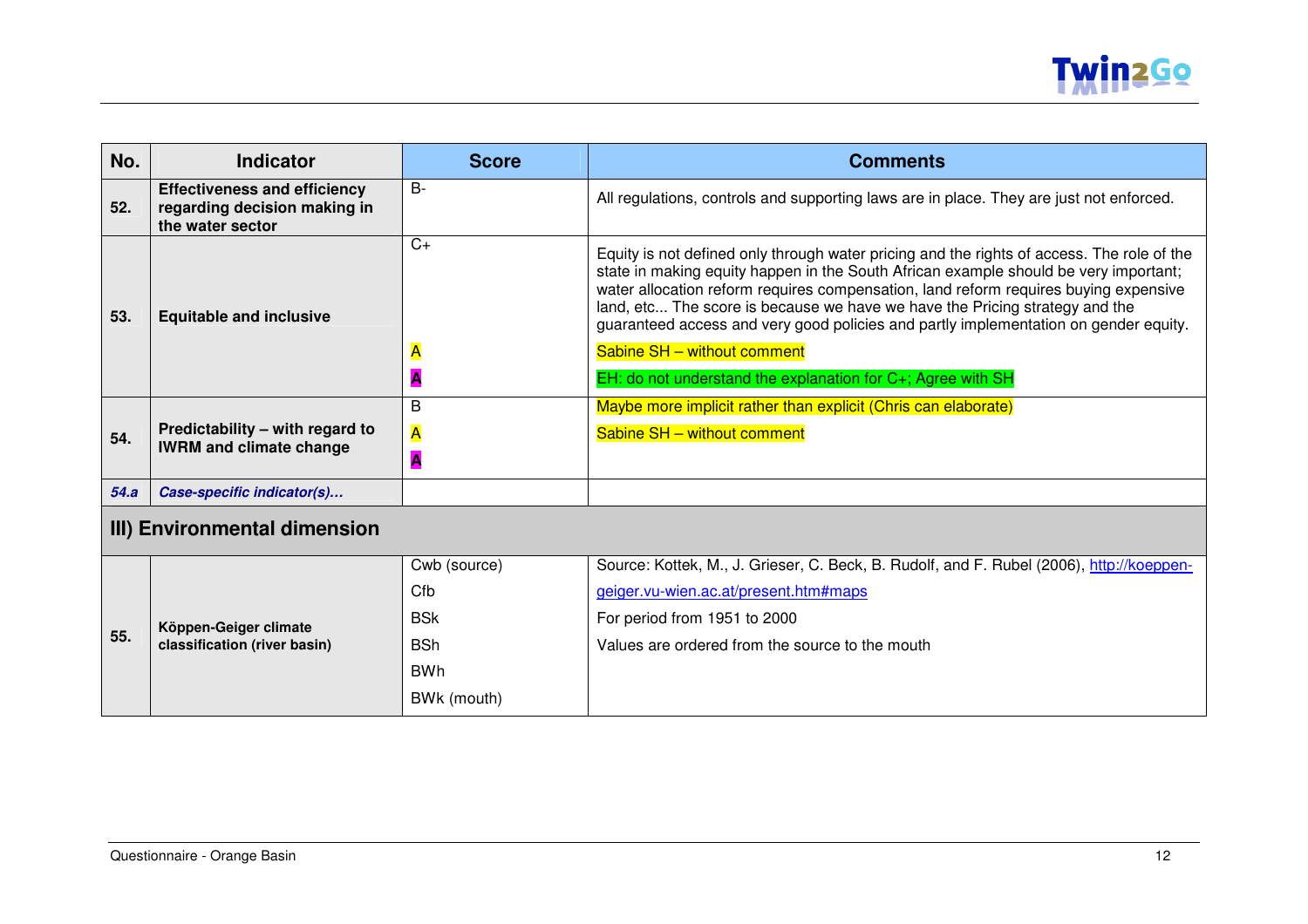

| No. | <b>Indicator</b>                                 | <b>Score</b>                                 | <b>Comments</b>                                                                 |
|-----|--------------------------------------------------|----------------------------------------------|---------------------------------------------------------------------------------|
|     |                                                  | SA, semi-arid                                | Source: GWSP Digital Water Atlas (2008), GWSP Digital Water Atlas (2008),       |
|     |                                                  | (upstream)                                   | http://atlas.gwsp.org/index.php?option=com wrapper&Itemid=53                    |
| 56. | <b>Climate Moisture Index</b>                    | A, arid (mid- &                              | &id desc=98&itemId desc=63&id ds=146&itemId ds=52                               |
|     |                                                  | downstream)                                  | &header=Climate%20Moisture%20Index&site=b1 cmi anWSAG1 0                        |
|     |                                                  |                                              | Reported are the dominant values in the Orange-Senqu basin                      |
|     |                                                  | B, moderate (upstream)                       | Source: GWSP atlas (2008),                                                      |
|     |                                                  | A, low (mid- &                               | http://atlas.gwsp.org/index.php?option=com_wrapper&Itemid=53                    |
|     | <b>Climate Moisture Index</b>                    | downstream)                                  | &id desc=126&itemId desc=63&id ds=171&itemId ds=52&header=Coefficient%20of      |
| 57. | <b>Coefficient of Variation</b>                  |                                              | %20                                                                             |
|     |                                                  |                                              | Variation%20for%20Climate%20Moisture%20Index&site=b2 cmi annual cv              |
|     |                                                  |                                              | Reported are the dominant values in the Orange-Senqu basin                      |
|     |                                                  | <b>ZA:</b> D $(1,110 \text{ m}^3/\text{yr})$ | Source: UNESCO, UN World Water Development Report,                              |
|     | Per Capita Equivalent of<br><b>TARWA</b>         | LS: D $(1,680 \text{ m}^3/\text{yr})$        | http://www.greenfacts.org/en/water-resources/figtableboxes/3.htm                |
| 58. |                                                  | NAM: C $(8,810 \text{ m}^3/\text{yr})$       | Values for 2005                                                                 |
|     |                                                  | RB: C $(6,820 \text{ m}^3/\text{yr})$        |                                                                                 |
|     |                                                  | $E(1-5 mm/yr)$                               | Source: University of Kassel, WaterGAP 2.0, http://www.env-                     |
|     | Average water availability at the                | $D(5-10 mm/yr)$                              | edu.gr/Documents/World%20Water%20in%202025.pdf                                  |
| 59. | river basin level (1995)                         |                                              | The source excludes the Kalahari catchment (D, 5-10 mm/yr) from the rest of the |
|     |                                                  |                                              | Orange-Senqu basin (E, 1-5 mm/yr)                                               |
|     | Annual renewable water supply                    | C $(1,000-1,700 \text{ m}^3/\text{yr})$      | Source: World Resources Institute, EarthTrends 2001,                            |
| 60. | per person by river basin (1995)                 |                                              | http://earthtrends.wri.org/pdf library/maps/2-4 m WaterSupply1995.pdf           |
|     | Projected annual renewable                       | D (500-1,000 m <sup>3</sup> /yr)             | Source: World Resources Institute, EarthTrends 2001,                            |
| 61. | water supply per person by<br>river basin (2025) |                                              | http://earthtrends.wri.org/pdf library/maps/2-4 m WaterSupply2025.pdf           |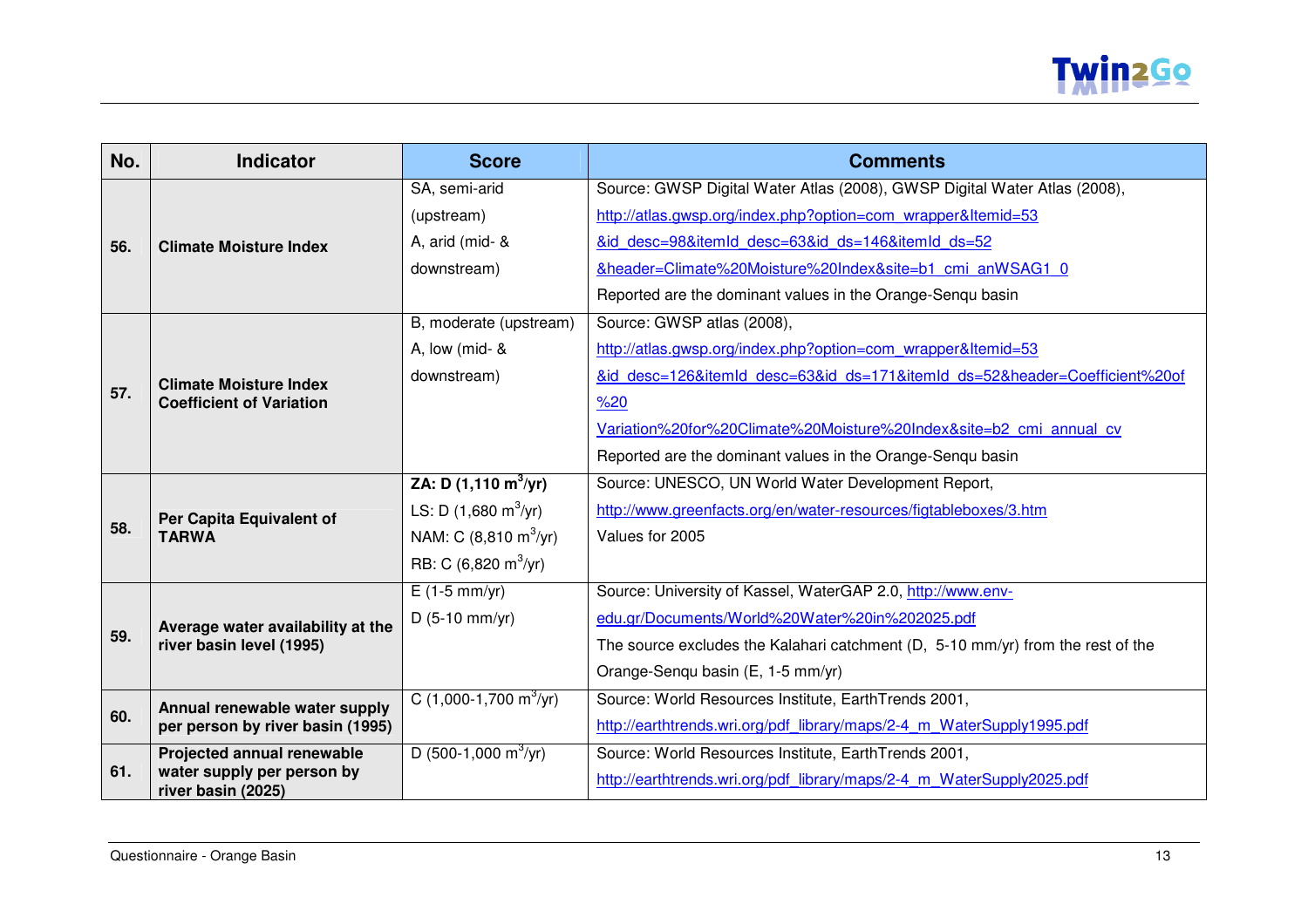

| No.  | <b>Indicator</b>                                              | <b>Score</b>             | <b>Comments</b>                                                                         |
|------|---------------------------------------------------------------|--------------------------|-----------------------------------------------------------------------------------------|
|      |                                                               | B, (low, upstream)       | Source: UNESCO, World Water Development Report II,                                      |
|      | <b>Relative Water Stress Index</b>                            | E (very high, midstream) | http://wwdrii.sr.unh.edu/download.html                                                  |
| 62.  |                                                               | C (medium,               | Downstream is average value                                                             |
|      |                                                               | downstream)              | The illustration (I4) has bad quality. Please check if the judgement is appropriate,    |
|      |                                                               |                          | especially with regard to the downstream score.                                         |
|      |                                                               | ZA: D (medium-high)      | Source: Oxford Centre for Water Research (OCWR), 2008-2010,                             |
|      |                                                               | LS: D (medium-high)      | http://ocwr.ouce.ox.ac.uk/research/wmpg/cvi/                                            |
| 63.  | <b>Climate Vulnerability Index</b>                            | NAM: D (medium-high)     |                                                                                         |
|      |                                                               | RB: D (medium-high)      |                                                                                         |
|      | Degree to which water quality                                 | B- (medium)              | The Orange basin has so many different areas, some of them A others B others C. The     |
| 64.  | status restricts usability of<br>users' types                 |                          | majority is B in my opinion, but we cannot ignore the heavy impact of especially mining |
|      |                                                               |                          | and also highly technical agriculture. Therefore, the minus attached.                   |
|      | <b>Extent of flow and channel</b>                             | B                        | Some areas are A, some areas include massive dams and water infrastructure which        |
| 65.  | modification                                                  |                          | influence the extent of flow and channel modification.                                  |
| 66.  | Impact of land-use changes on<br>hydrological processes       | B                        | mining and commercial agriculture show their impacts                                    |
|      | Uncertainty associated to                                     | $D(0.2-0.4)$             | Source: Illustration from MAGICC-SCENGEN tool at the end of the guidance document       |
| 67.  | climate change predictions<br>regarding precipitation for the |                          |                                                                                         |
|      | basin                                                         |                          |                                                                                         |
| 67.a | Case-specific indicator(s)                                    |                          |                                                                                         |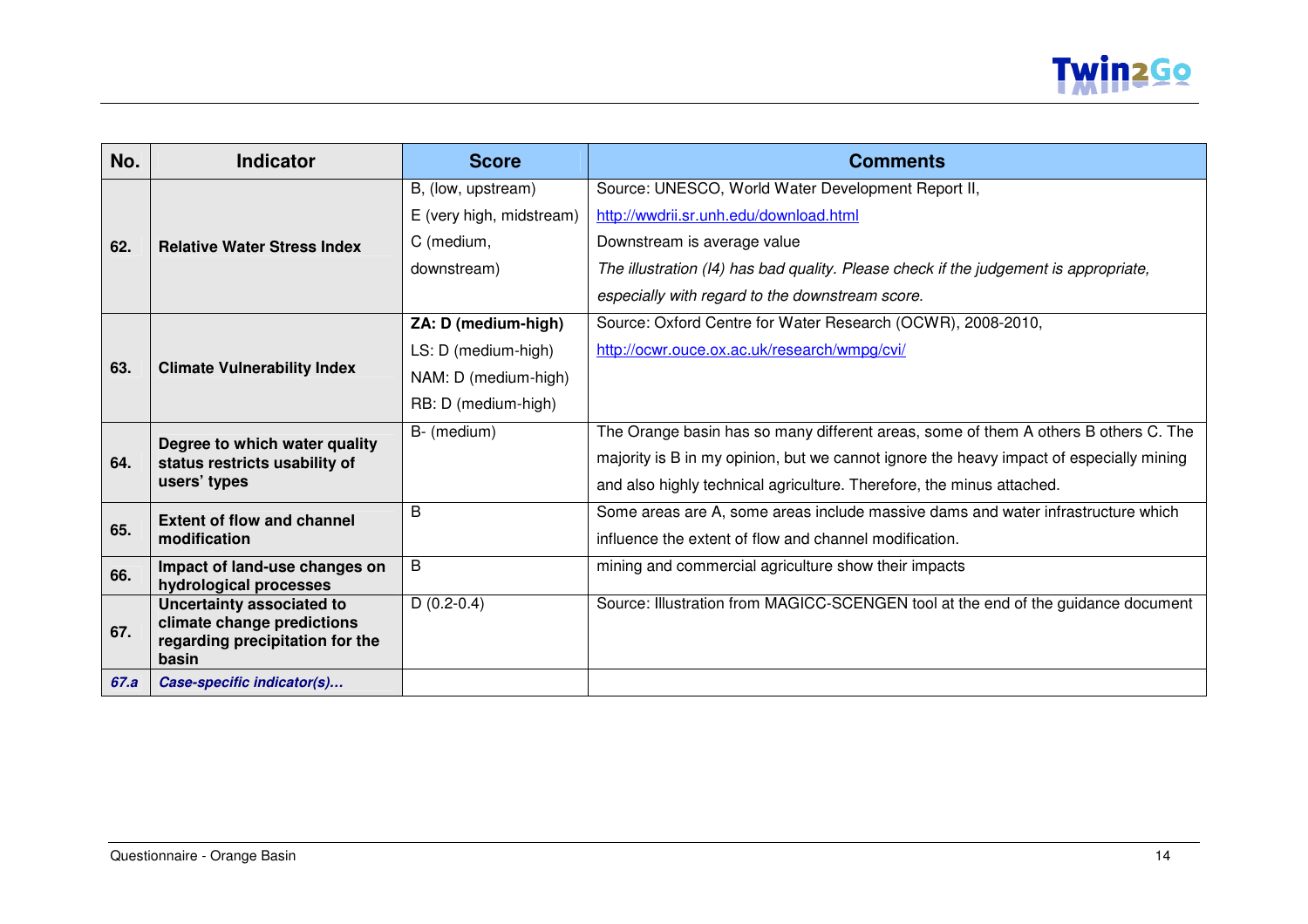

## **C) Performance**

| No.                              | <b>Indicator</b>                                                            | <b>Score</b> | <b>Comments</b>                                                                          |  |
|----------------------------------|-----------------------------------------------------------------------------|--------------|------------------------------------------------------------------------------------------|--|
| I) Progress towards stated Goals |                                                                             |              |                                                                                          |  |
|                                  |                                                                             | ZA: A        | Source: WHO & UNICEF (2008), Progress on Drinking Water and Sanitation: Special Focus on |  |
|                                  | <b>Progress towards sustainable</b>                                         | LS: B        | Sanitation, http://www.wssinfo.org/en/40 MDG2008.html                                    |  |
| 68.                              | access to safe drinking water<br>(MDG drinking water target)                | NAM: A       | Values for 2006                                                                          |  |
|                                  |                                                                             | RB: A        |                                                                                          |  |
|                                  |                                                                             | ZA: B (93%)  | Source: UN statistics of MDG progress, http://mdgs.un.org/unsd/mdg/Data.aspx             |  |
|                                  | Proportion of population with                                               | LS: C (78%)  | Values for 2006                                                                          |  |
| 69.                              | access to improved drinking<br>water                                        | NAM: B (93%) |                                                                                          |  |
|                                  |                                                                             | RB: B (96%)  |                                                                                          |  |
|                                  |                                                                             | ZA: C (82%)  | Source: UN statistics of MDG progress, http://mdgs.un.org/unsd/mdg/Data.aspx             |  |
|                                  | Proportion of rural population<br>with access to improved<br>drinking water | LS: D (74%)  | Values for 2006                                                                          |  |
| 70.                              |                                                                             | NAM: C (90%) |                                                                                          |  |
|                                  |                                                                             | RB: C (90%)  |                                                                                          |  |
|                                  |                                                                             | ZA: C        | Source: WHO & UNICEF (2008), Progress on Drinking Water and Sanitation: Special Focus on |  |
|                                  | Progress towards sustainable                                                | LS: C        | Sanitation, http://www.wssinfo.org/en/40 MDG2008.html                                    |  |
| 71.                              | access to basic sanitation<br>(MDG sanitation target)                       | NAM: C       | Values for 2006                                                                          |  |
|                                  |                                                                             | RB: C        |                                                                                          |  |
|                                  |                                                                             | ZA: D (59%)  | Source: UN statistics of MDG progress, http://mdgs.un.org/unsd/mdg/Data.aspx             |  |
|                                  | Proportion of population with                                               | LS: E (36%)  | Values for 2006                                                                          |  |
| 72.                              | access to improved sanitation<br>facilities                                 | NAM: E (35%) |                                                                                          |  |
|                                  |                                                                             | RB: E (47%)  |                                                                                          |  |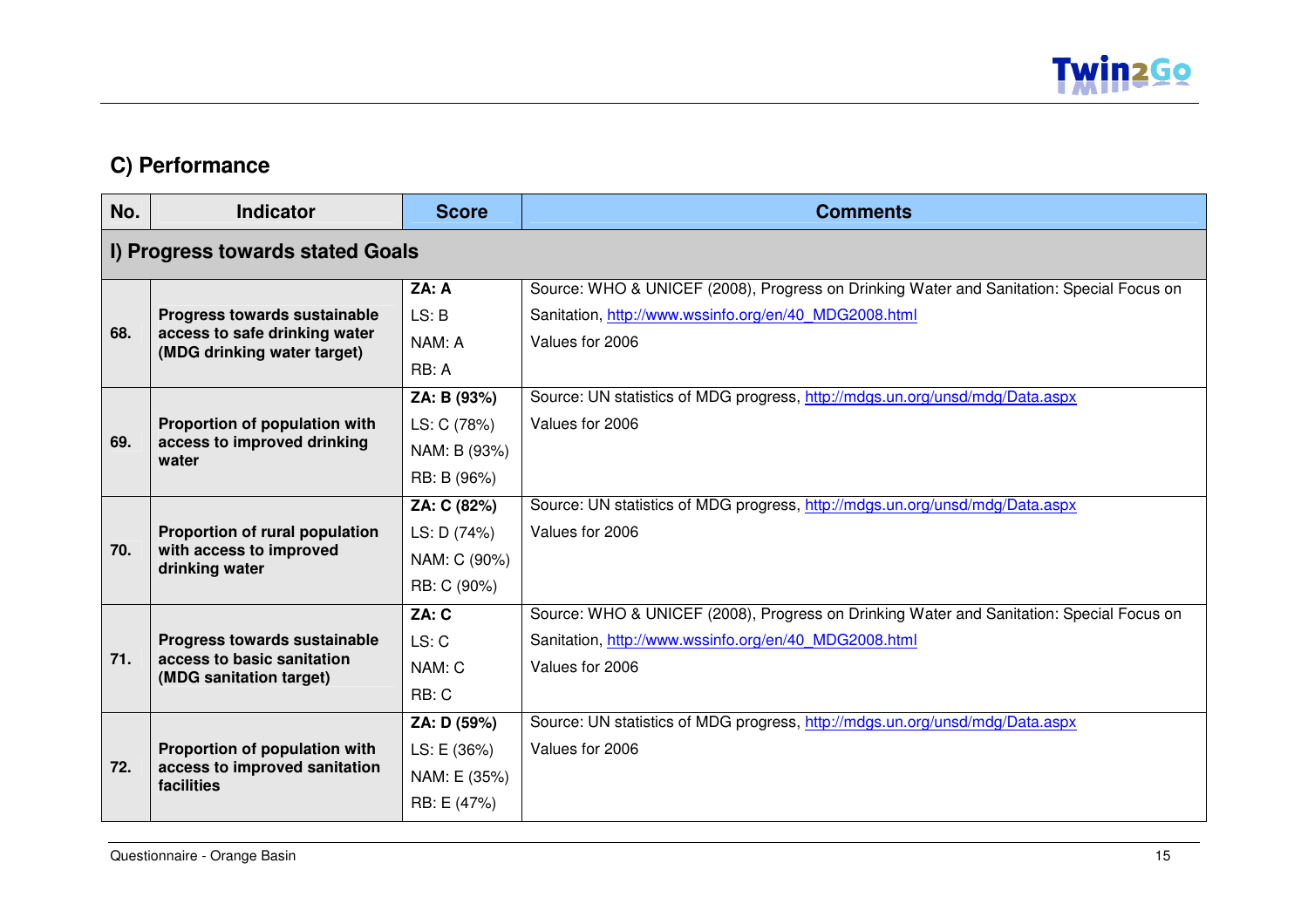

| No.  | <b>Indicator</b>                                                         | <b>Score</b>            | <b>Comments</b>                                                                                        |  |  |
|------|--------------------------------------------------------------------------|-------------------------|--------------------------------------------------------------------------------------------------------|--|--|
|      |                                                                          | ZA: E (49%)             | Source: UN statistics of MDG progress, http://mdgs.un.org/unsd/mdg/Data.aspx                           |  |  |
|      | Proportion of rural population                                           | LS: E (34%)             | Values for 2006                                                                                        |  |  |
| 73.  | with access to improved<br>sanitation facilities                         | NAM: E (18%)            |                                                                                                        |  |  |
|      |                                                                          | RB: E (30%)             |                                                                                                        |  |  |
| 73.a | Case-specific indicator(s)                                               |                         |                                                                                                        |  |  |
|      | II) Good governance principles as indicators for the process dimension   |                         |                                                                                                        |  |  |
|      |                                                                          | C                       | Please check my comments above (Eiman Karer)                                                           |  |  |
|      |                                                                          | $\overline{\mathsf{B}}$ | Sabine SH: at least in the water sector                                                                |  |  |
|      | <b>Participatory regarding</b><br>decision making in the water<br>sector | $C +$                   | EH: between obligation and binding consequences: B-C                                                   |  |  |
| 74.  |                                                                          |                         | Post-processing comment: The score was changed from "B-C" to "C+", because according to the            |  |  |
|      |                                                                          |                         | original score, results of actual consultation processes are not necessarily binding. This justifies a |  |  |
|      |                                                                          |                         | "C" more than a "B".                                                                                   |  |  |
|      | <b>Transparency regarding water</b>                                      | B                       |                                                                                                        |  |  |
| 75.  | allocation                                                               | A                       | Sabine SH - without comment                                                                            |  |  |
|      | <b>Effectiveness and efficiency</b>                                      | C                       |                                                                                                        |  |  |
| 76.  | regarding decision making in<br>the water sector                         |                         |                                                                                                        |  |  |
|      |                                                                          | C                       |                                                                                                        |  |  |
|      |                                                                          |                         | Sabine SH - without comment                                                                            |  |  |
| 77.  | <b>Equitable and inclusive</b>                                           |                         | EH: considerable progress has been made (a C does not apply especially if compared to other            |  |  |
|      |                                                                          |                         | cases such as UZ, which is a clear C)                                                                  |  |  |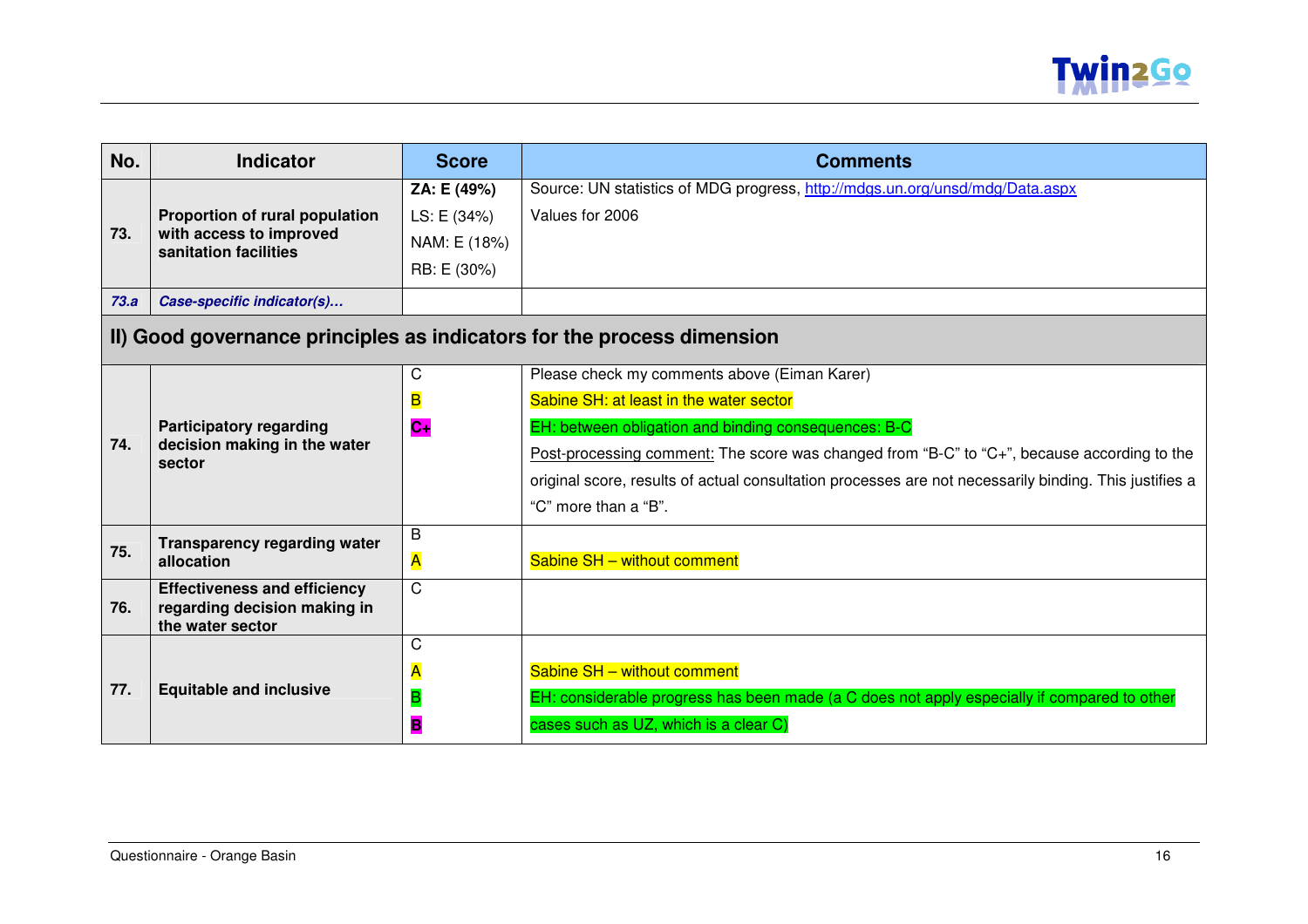

| No.  | <b>Indicator</b>                                                           | <b>Score</b>                    | <b>Comments</b>                                                                                                                                                                                                                                                                |  |  |
|------|----------------------------------------------------------------------------|---------------------------------|--------------------------------------------------------------------------------------------------------------------------------------------------------------------------------------------------------------------------------------------------------------------------------|--|--|
|      |                                                                            | B                               | The Legislation that informs water governance is anchored on IWRM principles, but degree to<br>which effect is given to governance due to poor coordination is a challenge. Climate change is<br>taken note of but still needs to be mainstreamed into planning and management |  |  |
| 78.  | Predictability - with regard to<br><b>IWRM and climate change</b>          | B/C                             | Sabine SH: B for IWRM and C for Climate Change (only indirect references)                                                                                                                                                                                                      |  |  |
|      |                                                                            | <b>B-</b>                       | EH: agree to SH                                                                                                                                                                                                                                                                |  |  |
|      |                                                                            |                                 | Post-processing comment: The score was changed from "B-C" to "B-", because according to the<br>preliminary scores and the comments, the situation tends more to the "B" side.                                                                                                  |  |  |
| 78.a | Case-specific indicator(s)                                                 |                                 |                                                                                                                                                                                                                                                                                |  |  |
|      | III) Stakeholder participation                                             |                                 |                                                                                                                                                                                                                                                                                |  |  |
| 79.  | Deliberative engagement<br>opportunities                                   | $B+$<br>B                       | Discussions are common, not necessarily leading to changing decisions in a direct predictable<br>way<br>Sabine SH: if the law would be fully implemented it would be an A                                                                                                      |  |  |
|      |                                                                            |                                 | EH: cf. no 74: B-C                                                                                                                                                                                                                                                             |  |  |
|      | Inclusiveness of stakeholder<br>participation                              | $C+$                            | Few vested interests and majority who are not aware of the processes in the water sector                                                                                                                                                                                       |  |  |
| 80.  |                                                                            | B<br>B                          | Sabine SH: for the moment, but once law fully implemented and CMAs created A                                                                                                                                                                                                   |  |  |
| 80.a | Case-specific indicator(s)                                                 |                                 |                                                                                                                                                                                                                                                                                |  |  |
|      | IV) Response to climate change                                             |                                 |                                                                                                                                                                                                                                                                                |  |  |
| 81.  | <b>Strategy for adaptation to</b><br>climate change in the water<br>sector | $B(-)$                          | draft strategy is there ("zero version"), but not approved yet; the water-specific one is still in<br>development                                                                                                                                                              |  |  |
| 82.  | <b>Availability of specific</b><br>knowledge enabling adaptation           | B<br>$\overline{\text{C}}$<br>C | it was done nationally, for each basin in the country (all quaternally and queneries)<br>Sabine SH: not sure what data the experts are referring to here, but in my opinion what has been<br>done up to now are impact assessments, hence, a C                                 |  |  |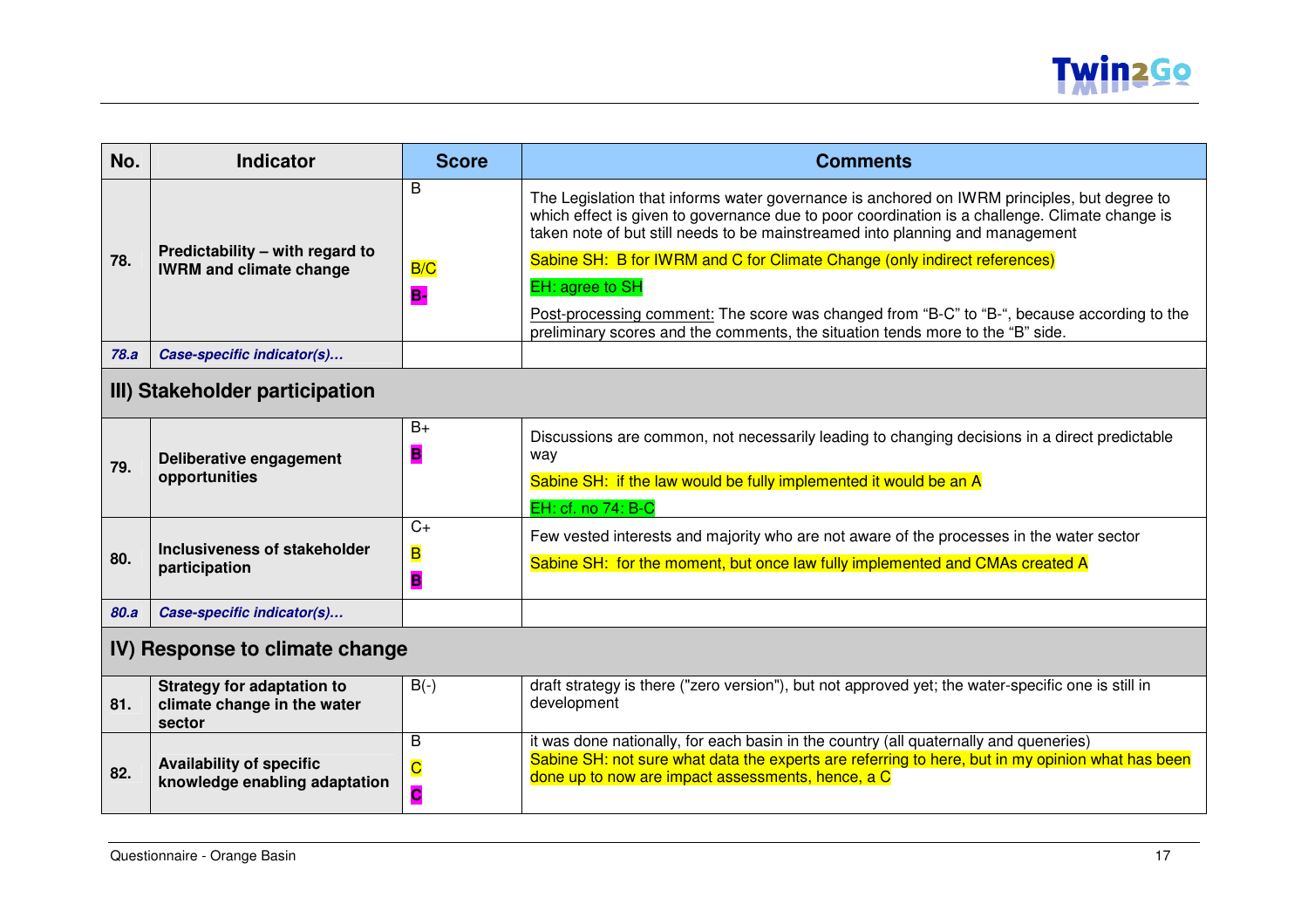

| No.         | <b>Indicator</b>                                                                                                                     | <b>Score</b> | <b>Comments</b>                                                                                                                                                               |
|-------------|--------------------------------------------------------------------------------------------------------------------------------------|--------------|-------------------------------------------------------------------------------------------------------------------------------------------------------------------------------|
| 83.         | Awareness of water managers<br>regarding adaptation to climate<br>change                                                             | B            | There has been fair degree of awareness raising lately among water managers                                                                                                   |
| 84.         | <b>Coordinated implementation</b><br>process regarding adaptation<br>to climate change: Program /<br>Plan of activities and measures | C            | The draft water related climate change response strategy is in place but needs to be finalized and<br>then implemented                                                        |
| 85.         | <b>Operational activities</b><br>(measures)                                                                                          | C            |                                                                                                                                                                               |
| 86.         | Ways to deal with climate<br>variability (floods and<br>droughts)                                                                    | A            | Implementation of both flood and drought management is very good. The National Disaster<br>Management Centre and Hydrology section at the Dept of Water Affairs ensures this. |
| <b>86.a</b> | Case-specific indicator(s)                                                                                                           |              |                                                                                                                                                                               |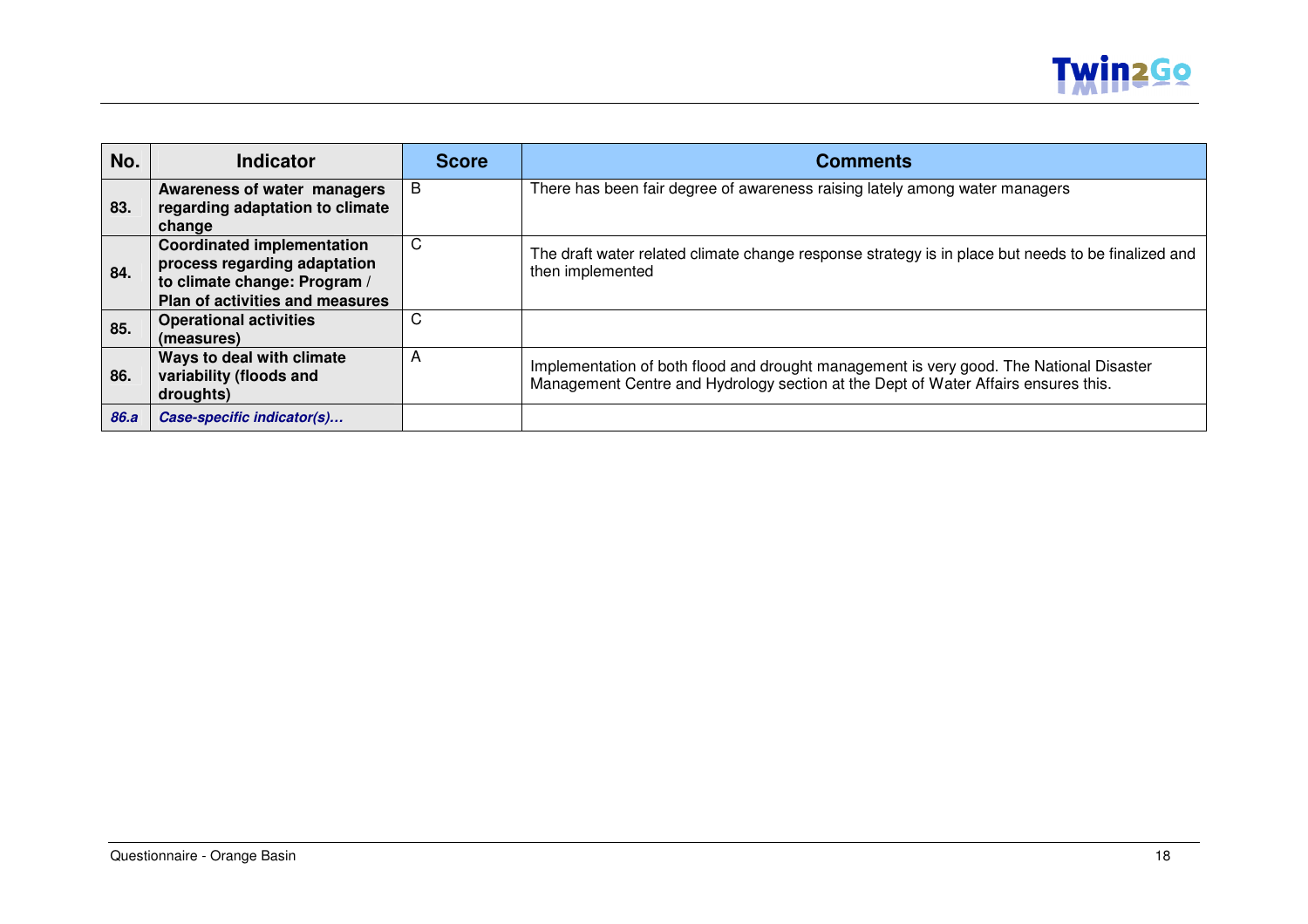

# **Additional case-specific indicators**

Please briefly define all case-specific indicators, which you have added, in the following table.

| No. | <b>Indicator</b>                           | <b>Definition</b> | <b>Hypothesis/statement</b><br>on relationship | <b>Scoring</b><br>scheme | How to assign scores (i.e.<br>which indicators/ on which<br>basis are scores allocated) | <b>Comment on data</b><br>source |
|-----|--------------------------------------------|-------------------|------------------------------------------------|--------------------------|-----------------------------------------------------------------------------------------|----------------------------------|
|     | <b>Case-specific</b><br>indicator 1        |                   |                                                | - A                      | (A)                                                                                     |                                  |
|     | <b>Case-specific</b><br>indicator 2        |                   |                                                | - A                      | (A)                                                                                     |                                  |
|     | <b>Case-specific</b><br>indicator 3        |                   |                                                | - A                      | (A)                                                                                     |                                  |
|     | <b>Case-specific</b><br><b>Indicator 4</b> |                   |                                                | - A                      | (A)                                                                                     |                                  |
|     | <b>Case-specific</b><br><b>Indicator 5</b> |                   |                                                | - A                      | (A)                                                                                     |                                  |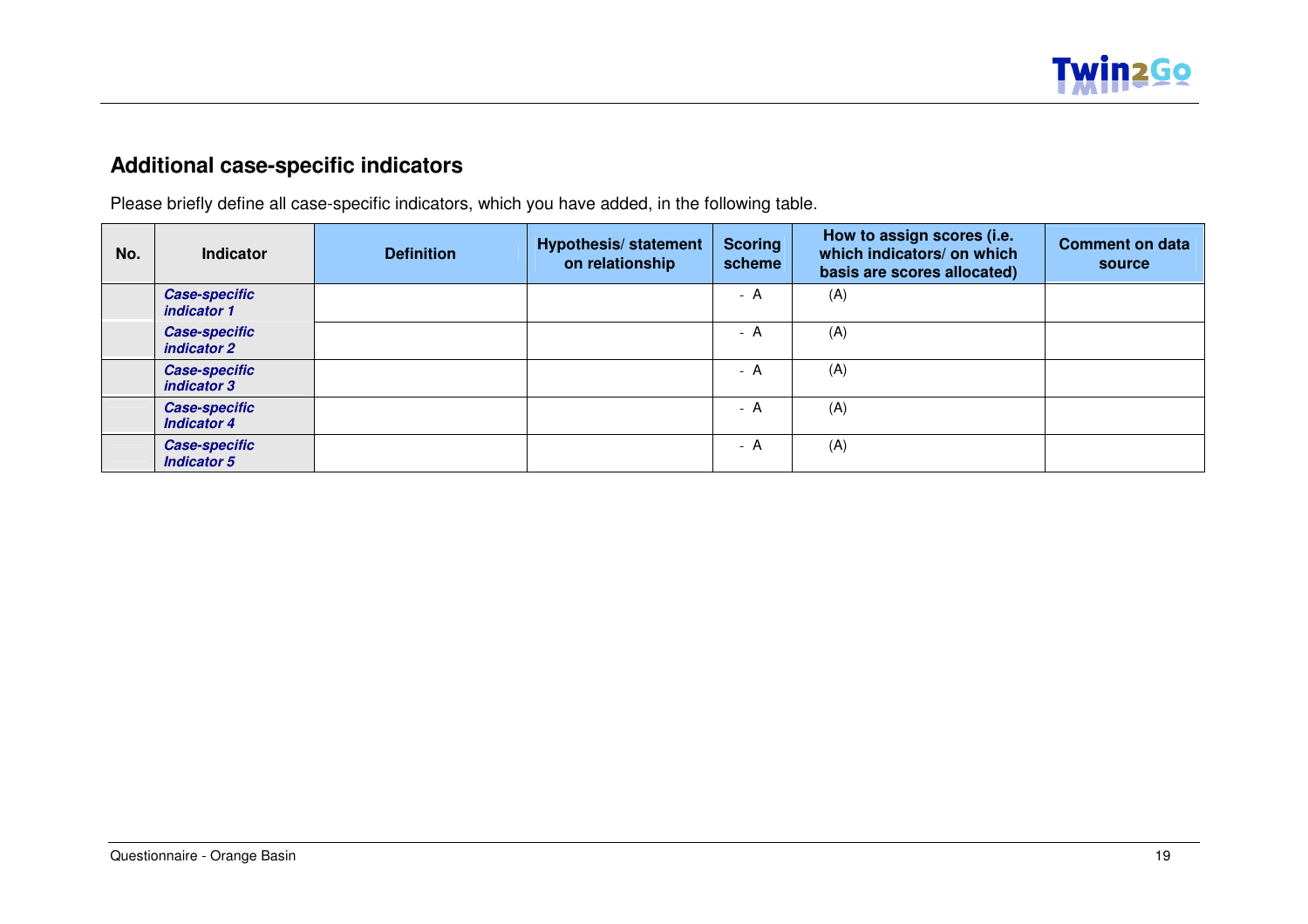

#### **Addendum - Context**

| No.                      | <b>Indicator</b>      | <b>Score</b>   | <b>Comments</b>                                                                                                                                                                                                                                                                         |
|--------------------------|-----------------------|----------------|-----------------------------------------------------------------------------------------------------------------------------------------------------------------------------------------------------------------------------------------------------------------------------------------|
| I) Basin Characteristics |                       |                |                                                                                                                                                                                                                                                                                         |
| 67a                      | <b>Sub-Basin Size</b> | 528,857 $km^2$ | Total Basin Area 896,368 km <sup>2</sup> 100%<br>Lesotho 26,891 km <sup>2</sup> 3%<br>South Africa 528,857 km <sup>2</sup> 59%<br>Namibia 242,019 km <sup>2</sup> 27%<br>Botswana 98,600 km <sup>2</sup> 11%<br>Total River Length 2,300 km<br>(Source: NeWater Baseline Report Orange) |
| 67b                      | Transboundary         | Yes            | Lesotho and South Africa (basin boarder to Botswana and Namibia)                                                                                                                                                                                                                        |

### **Addendum - Performance**

| No. | <b>Indicator</b>                                    | <b>Comments</b><br><b>Score</b> |                                                                                                                                    |  |  |  |
|-----|-----------------------------------------------------|---------------------------------|------------------------------------------------------------------------------------------------------------------------------------|--|--|--|
|     | <b>I) Environmental sustainability</b>              |                                 |                                                                                                                                    |  |  |  |
|     | a) State of the water resources and the environment |                                 |                                                                                                                                    |  |  |  |
| 87  | <b>Aquatic biodiversity</b>                         | А                               | While most fish are still present their distribution may be negatively impacted. This index also does<br>not consider other biota. |  |  |  |
| 88  | Invasive exotic species                             | C                               | Invasive fish and aquatic plants impact on many parts of the catchment.                                                            |  |  |  |